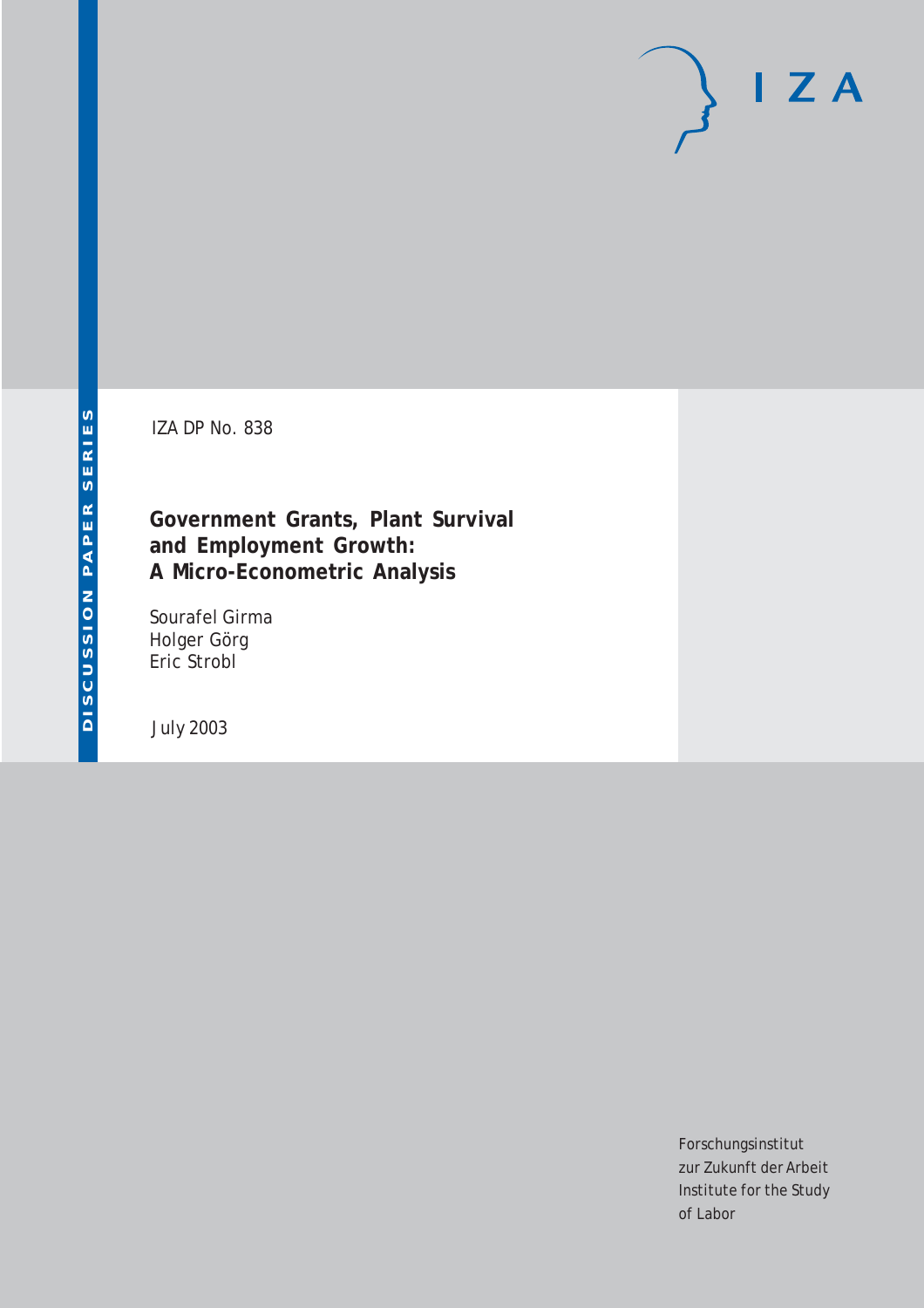# **Government Grants, Plant Survival and Employment Growth: A Micro-Econometric Analysis**

## **Sourafel Girma**

*University of Leicester* 

## **Holger Görg**

*University of Nottingham and IZA Bonn*

## **Eric Strobl**

*CORE, Catholic University of Louvain and IZA Bonn*

### Discussion Paper No. 838 July 2003

IZA

P.O. Box 7240 D-53072 Bonn Germany

Tel.: +49-228-3894-0 Fax: +49-228-3894-210 Email: [iza@iza.org](mailto:iza@iza.org)

This Discussion Paper is issued within the framework of IZA's research area *Evaluation of Labor Market Policies and Projects.* Any opinions expressed here are those of the author(s) and not those of the institute. Research disseminated by IZA may include views on policy, but the institute itself takes no institutional policy positions.

The Institute for the Study of Labor (IZA) in Bonn is a local and virtual international research center and a place of communication between science, politics and business. IZA is an independent, nonprofit limited liability company (Gesellschaft mit beschränkter Haftung) supported by the Deutsche Post AG. The center is associated with the University of Bonn and offers a stimulating research environment through its research networks, research support, and visitors and doctoral programs. IZA engages in (i) original and internationally competitive research in all fields of labor economics, (ii) development of policy concepts, and (iii) dissemination of research results and concepts to the interested public. The current research program deals with (1) mobility and flexibility of labor, (2) internationalization of labor markets, (3) welfare state and labor market, (4) labor markets in transition countries, (5) the future of labor, (6) evaluation of labor market policies and projects and (7) general labor economics.

IZA Discussion Papers often represent preliminary work and are circulated to encourage discussion. Citation of such a paper should account for its provisional character. A revised version may be available on the IZA website ([www.iza.org](http://www.iza.org/)) or directly from the author.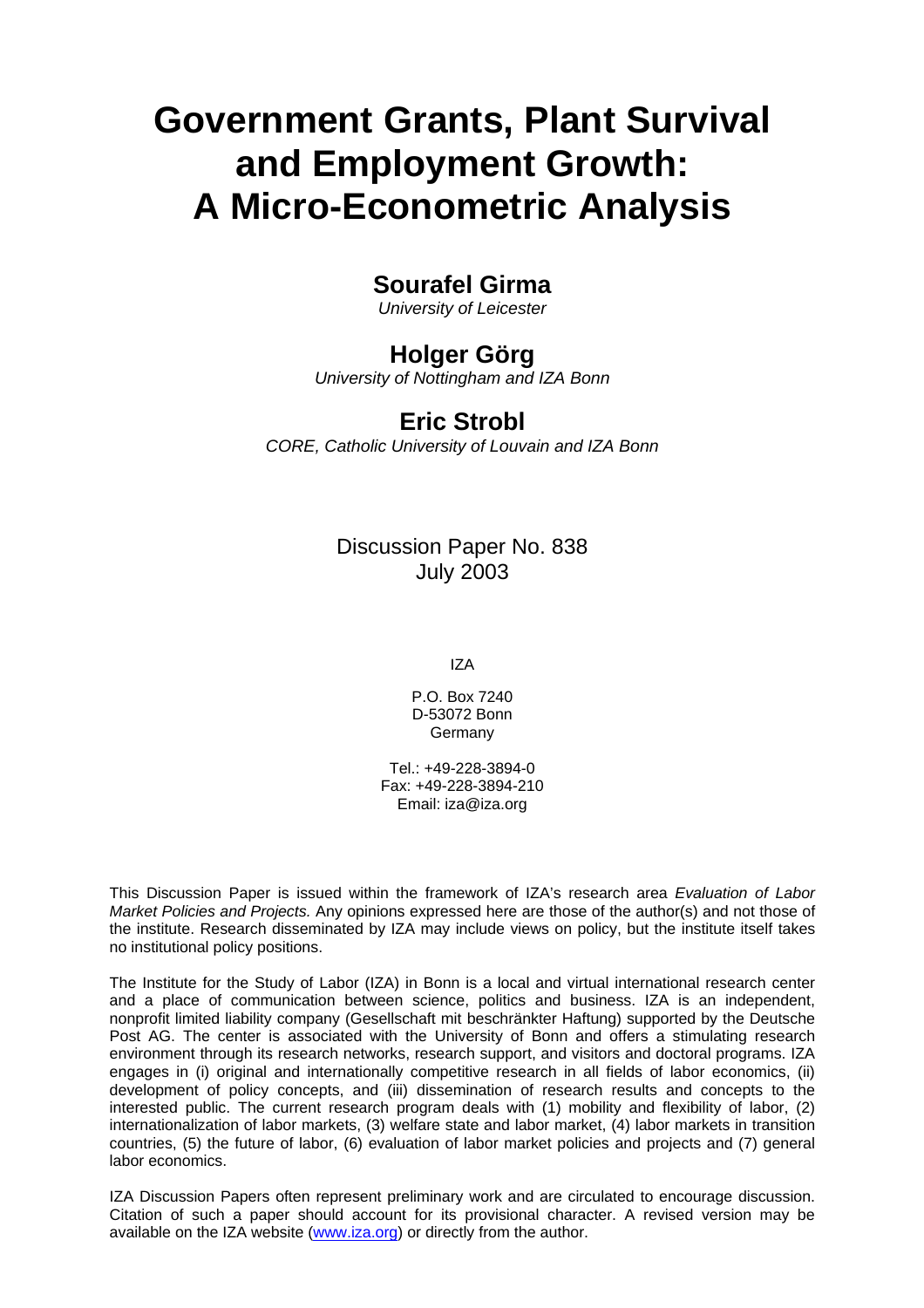IZA Discussion Paper No. 838 July 2003

## **ABSTRACT**

## **Government Grants, Plant Survival and Employment Growth: A Micro-Econometric Analysis**[∗](#page-2-0)

In this paper we analyse the impact of governmental grant provision on plant performance. To this end we utilise rich information derived from three data sources for the manufacturing sector in Ireland, where grant provision has been an important part of the industrial policy. We use a matching technique combined with a difference-in-differences estimator in the empirical analysis. Our results indicate that particularly capital related, but also other types of grants can provide an important impetus to plant survival and employment growth. We also discover some differences in terms of the effectiveness of grants between foreign multinationals and domestic plants. Specifically, while grants have helped to stimulate employment creation in multinationals, they may not always be an effective way of ensuring that these remain in the host country. In contrast, grants have in general been successful in not only helping domestic plants to survive longer, but also to create more jobs.

JEL Classification: J2, L2, H2

Keywords: government assistance, grants, employment, survival, matching, difference-indifferences

Corresponding author:

 $\overline{a}$ 

Holger Görg School of Economics University of Nottingham Nottingham NG7 2RD UK Tel.: +44 115 846 6393 Fax: +44 115 951 4159 Email: [holger.gorg@nottingham.ac.uk](mailto:holger.gorg@nottingham.ac.uk)

<span id="page-2-0"></span><sup>∗</sup> We are very grateful to Forfás for access to the data used in this paper. Thanks to seminar participants at Bologna University, in particular Paolo Figini, for comments and suggestions. Richard Disney also provided helpful comments on an earlier draft. Financial support from the Leverhulme Trust (Programme Grant F114/BF) is gratefully acknowledged.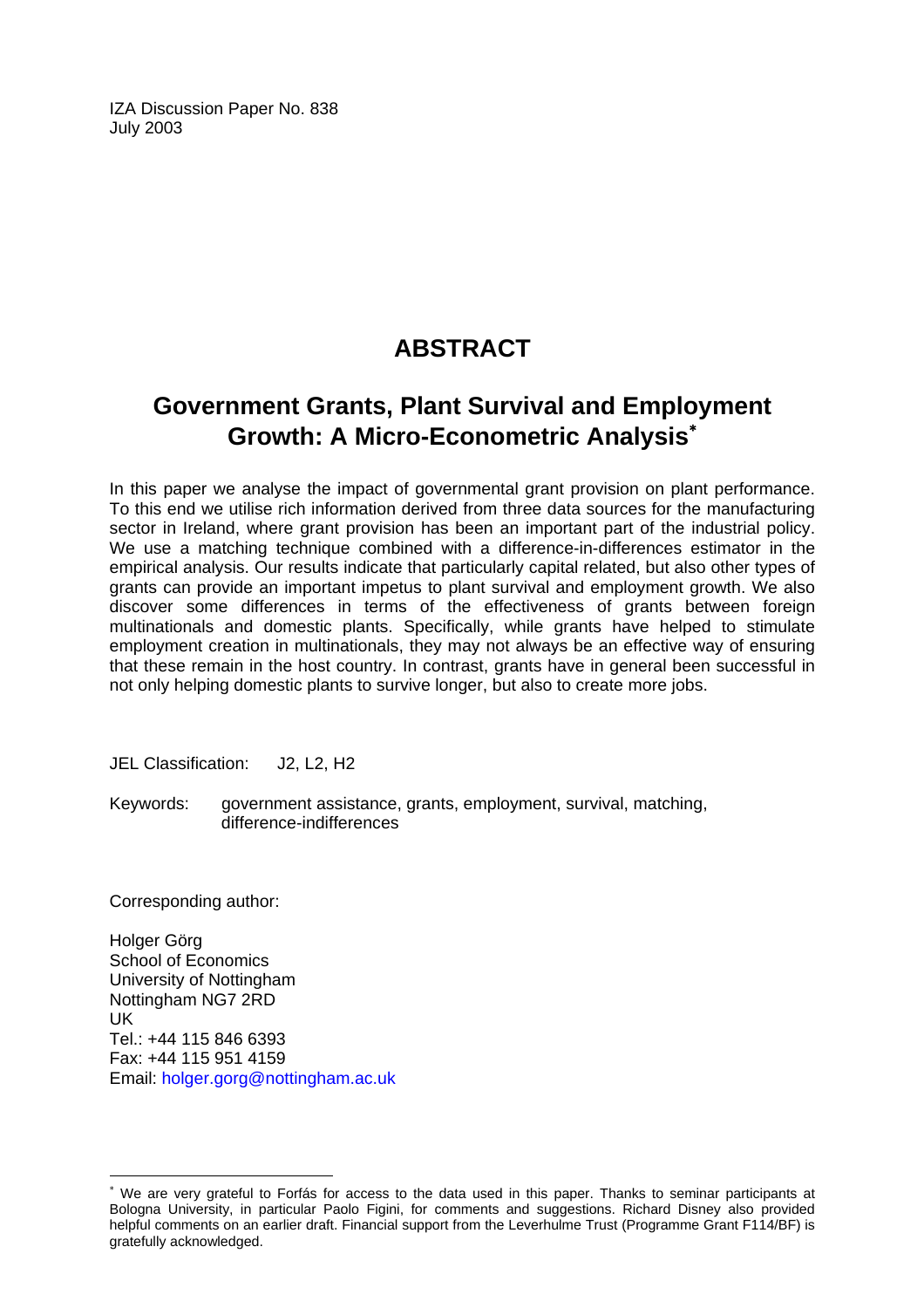#### **1 Introduction**

It is well known that many governments around the world provide financial assistance, sometimes very generous, to manufacturing firms in some form or other. Such assistance is often justified in a number of ways. For instance, it has been argued that new and small firms face financial constraints (Hubbard, 1998) and governments may, hence, provide assistance in the form of low-interest rate loans or cash grants in order to help these overcome such constraints. Examples include the low interest loans of the *Japan Development Bank* (Beason and Weinstein, 1996) and the similar programme by the *Deutsche Ausgleichsbank* for Germany (Almus and Prantl, 2002). Also, government assistance may be aimed at improving the adoption of new technologies in targeted firms, as for example the *Manufacturing Extension Partnership* or the *Small Business Innovation Program* in the US (Jarmin, 1999, Jarmin and Jensen, 1997, Wallsten, 2000). Furthermore, government assistance may be aimed at firms in order to promote the industrial development of particular regions, such as the *Regional Selective Assistance* (RSA) in the UK (Harris and Robinson, 2001) or the regional policy subsidies administered by  $NUTEK$  in Sweden (Bergström, 2000).<sup>1</sup>

Given the extent of financial assistance globally it is, of course, important to also evaluate its effectiveness. In the empirical literature focusing on this issue 'effectiveness' is defined in a number of ways; for example, in terms of improved technology use (Wallsten, 2000), higher productivity (Harris and Robinson, 2001, Bergström, 2000, Beaston and Weinstein, 1996), or improved survival probabilities (Almus and Prantl, 2002, Jarmin, 1999). The evidence on effectiveness is, however, mixed. Using micro-level data, Almus and Prantl

 $1$  Of course, an argument against government assistance is that it does not allow market forces to work. If entry and exit is a way of reallocating resources to "best" uses (e.g., Jovanovic, 1982) then encouraging entry of substandard new firms or preventing exit of unproductive firms may lead to deadweight in the economy. In this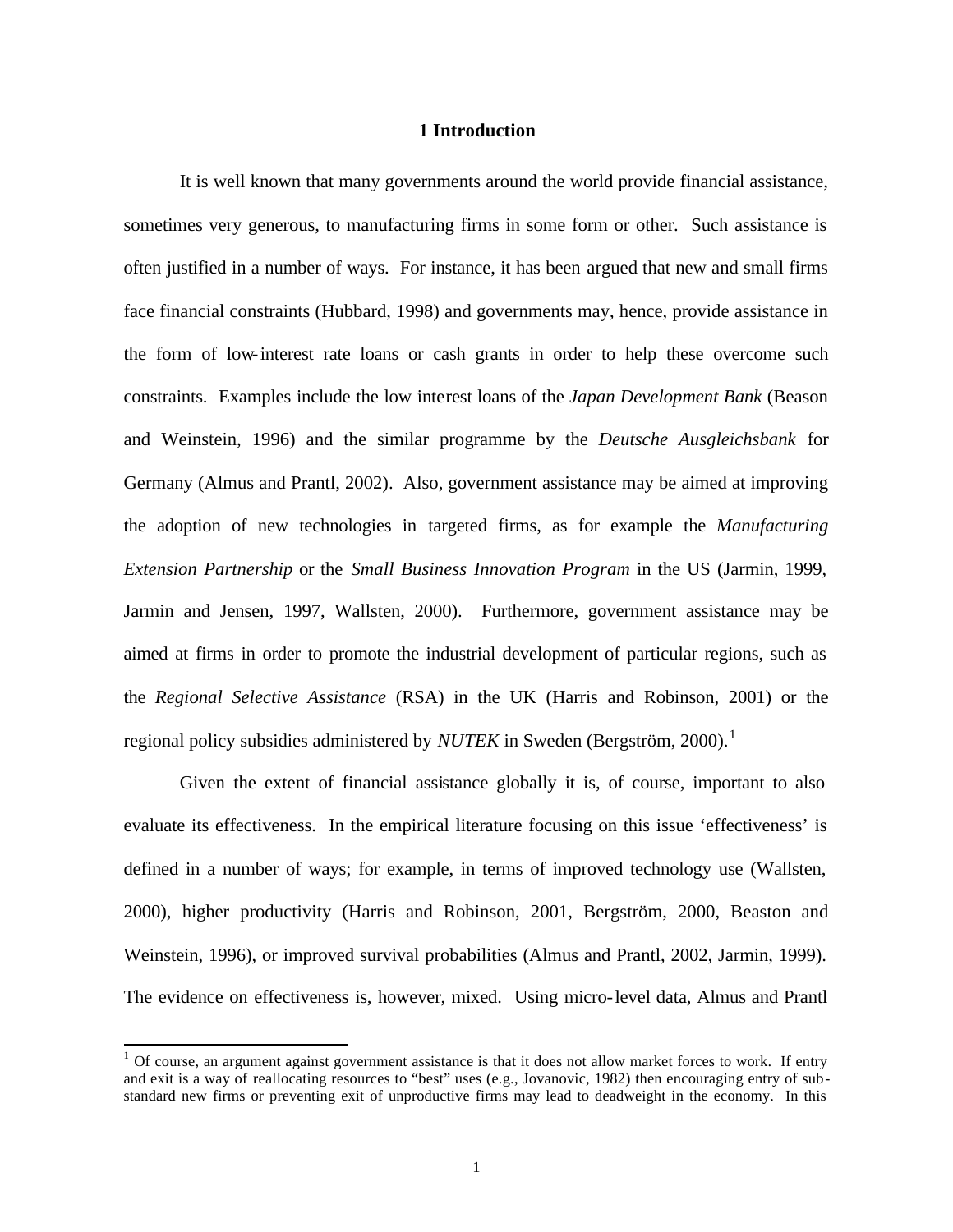(2002), Jarmin (1999) and Bergström (2000) show that the receipt of financial assistance can improve the survival and growth prospects of the beneficiary firms, while Harris and Robinson (2001) find that RSA receiving firms are able to improve their productivity. In contrast, Bergström (2000) does not find that assisted firms are able to boost their productivity. Similarly Beason and Weinstein (1996) use industry level data to evaluate the effect of assistance in Japan and find no evidence of productivity enhancements as a result of the industrial policy measures.

The present paper contributes to the literature on evaluating the effectiveness of government grants given to industry. Specifically, we examine the impact of government assistance in the form of grants being paid to manufacturing plants in the Republic of Ireland. Ireland is a particularly interesting case study in this regard as grants have not only been used to improve the performance of domestic firms, but also (and some observers would argue much more importantly) in order to attract foreign firms to locate production facilities in the country (e.g., KPMG, 2003). We investigate whether grants impacted on the performance of grant receiving plants in terms of their survival prospects and employment performance.

There are a number of novelties in our paper compared to the previous literature. In contrast to earlier papers, which aim at evaluating one particular programme, we have information on all different forms of government grant assistance, since these are meticulously recorded by Forfás, the government agency responsible for industrial development, science and technology in Ireland. We can therefore evaluate the effectiveness of total grants and distinguish the effects of different types of grants on plants' performance. Furthermore, given Ireland's peculiar industrial structure, which relies heavily on foreign

paper we do not attempt to justify theoretically the use of government assistance but start from the premise that it is widely used in practice.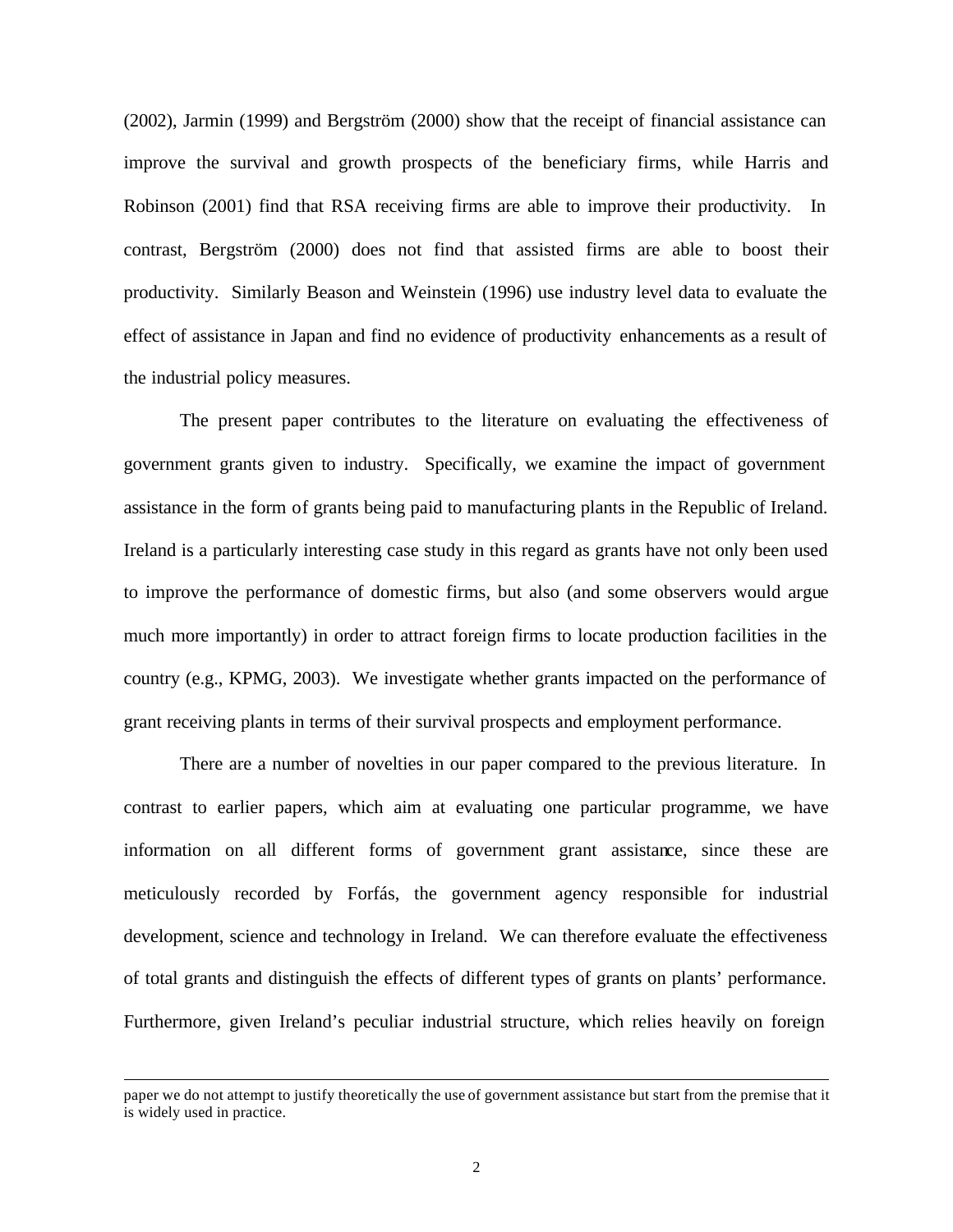multinational firms, in particular in high-tech sectors (e.g., Görg and Strobl, 2002), we are able to analyse the different effects of grants on domestic and foreign plants separately. As we show below, this unearths some surprising differences across these two groups.

In conducting our analysis we link information obtained from three rich plant level data sets collected by Forfás. First, we have access to unique plant level data on the population of grants being paid to all manufacturing plants located in Ireland. Second, we have data on the employment history of virtually the entire population of manufacturing plants which allow us to determine their entry and exit. These two data sets are further linked with data on plant level variables for a large sample of manufacturing plants.

A major concern in the analysis of the impact of government assistance programmes on the performance of beneficiaries relative to non-beneficiaries is the issue of selectivity and endogeneity. If the receipt of grants is related to some covariates that are correlated with performance but are not taken into account in the evaluation, then any potential effect being picked up in the evaluation may not necessarily reflect the true causal relationship between grants and performance. In order to take account of this issue we use the propensity score matching technique commonly used in the evaluation of labour market programmes (e.g., Dehejia and Wahba, 2002, Heckman et al., 1997), and we combine this technique with a difference-in-differences analysis. This is motivated by recent studies which argue that standard matching estimators are usually unsatisfactory, but in combination with differencein-differences methodology can have the potential to "...improve the quality of nonexperimental evaluation results significantly" (Blundell and Costa Dias, 2000, p. 438).

Our results show that grant provision, in particular capital, technology and research related, but also other types of grants, can provide an important impetus to plant performance, both in terms of plant survival and employment growth. Differentiating effects across

3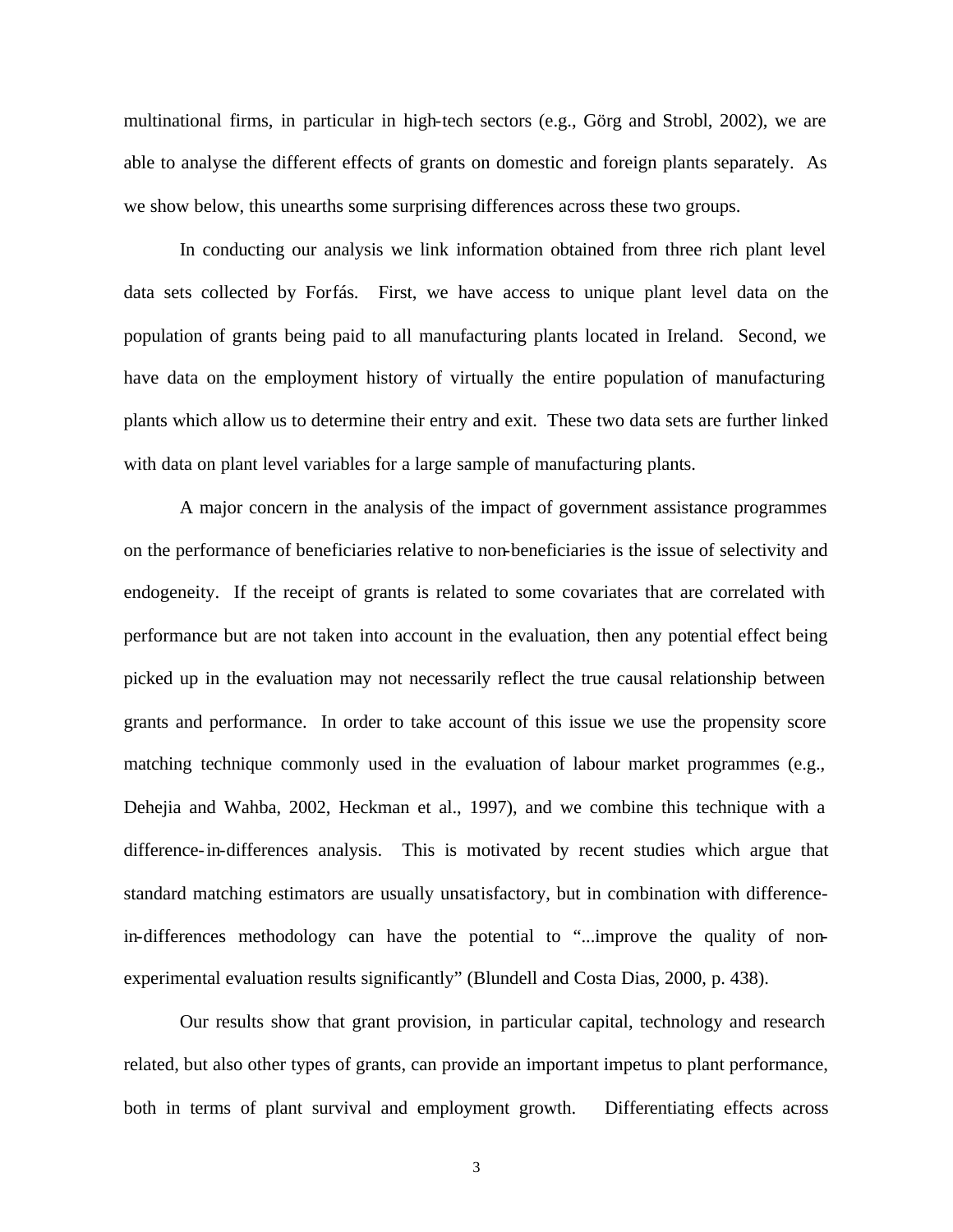nationality of ownership, we find that plant survival of domestic plants is receptive to the provision of capital, technology and research, as well as employment grants. The time a foreign plant spends in the host country, in contrast, is not necessarily extended by employment grants. Employment in both domestic and foreign plants is receptive to all different types of grant provision.

The rest of the paper is organised as follows. In the next section we outline the history and system of grant provision in Ireland. Section III describes our data sets used in the empirical analysis. The matching technology which creates are comparable (across grant provision) sample is discussed in the subsequent section. Empirical results of the effect of grant provision on plant survival and employment growth are presented in Sections IV and V, respectively. Concluding remarks are provided in the final section.

#### **2 Government assistance to industry<sup>2</sup>**

The provision of grants for industrial development has played an important part in most of the history of Irish industrial policy since the inception of the Irish republic in 1922. After an initial protectionist phase, characterised by near autarky protecting the Irish large agricultural and a very small domestic industrial base, stagflation and huge emigration in the late 1940s and early 1950s made it clear that there was a need for a new approach to industrial policy in Ireland. Grants for industrial development were first offered under the Underdeveloped Areas Act of 1952, which was enacted to assist the provision of an alternative source of employment to replace declining agricultural employment in rural sectors, specfically by providing cash grants of up to 50 per cent of the cost of machinery and equipment and up to 100 per cent of the cost of land and buildings and for the training of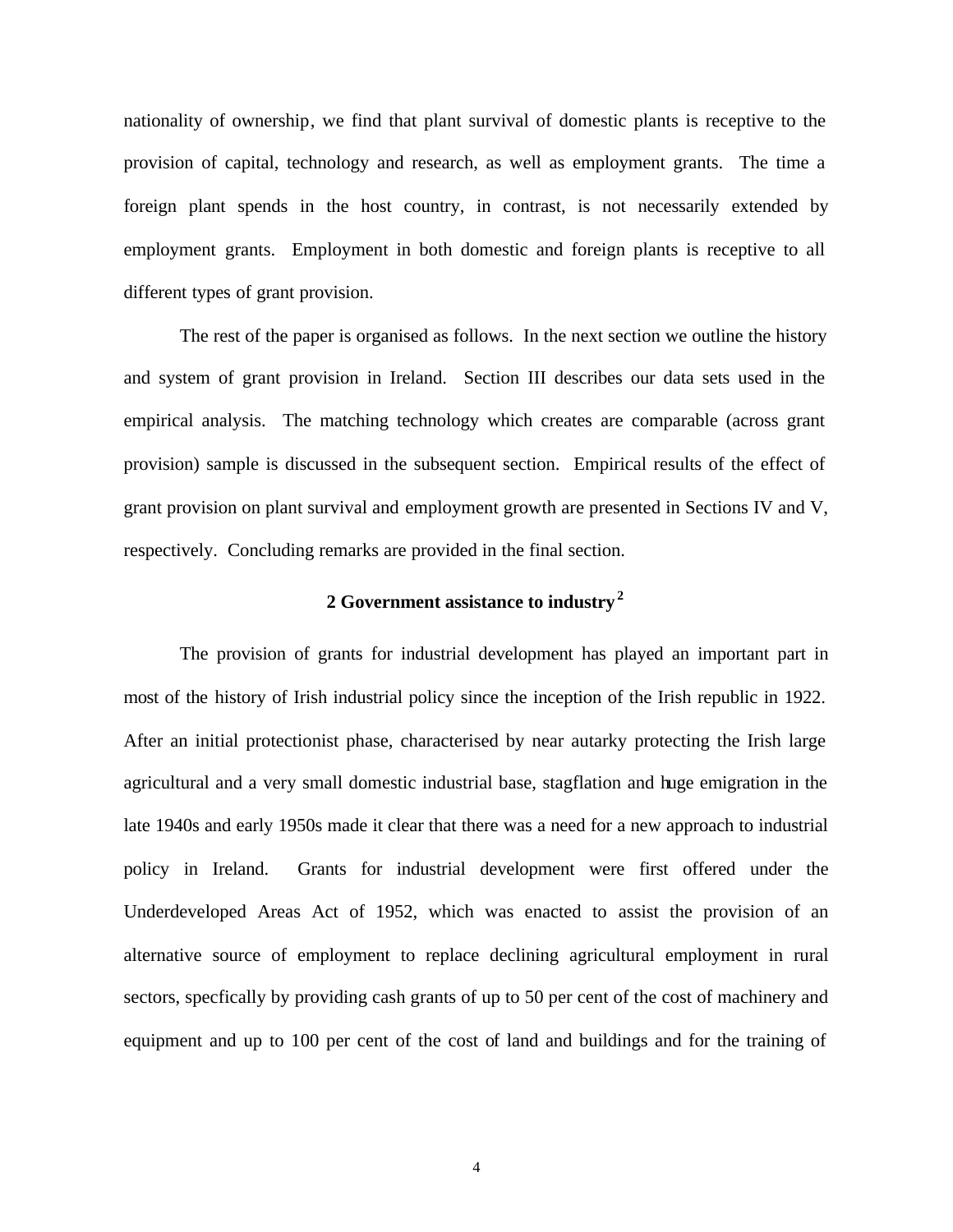workers in certain underdeveloped areas of Ireland.<sup>3</sup> Additionally considerable explicit efforts were made to attract foreign direct investment, for example through export tax relief.

In the late 1950s further concern with the deteriorating national economic situation led to the erosion of the regional emphasis in favour of a more nationally oriented approach based on export-led growth. Subsequently the Anglo-Irish Free Trade Agreement was signed in 1965, which paved way for Ireland's eventual membership of the EEC in 1973. In conjunction with the existent export tax relief, access to European markets made Ireland an attractive location for multinationals. At the same time the industrial grant system was expanded, increasingly trying to develop the virtually non-existent technology intensive sectors.<sup>4</sup> The essence of this industrial strategy has remained an integral part of Irish industrial policy until today.

The agency primarily responsible for the provision of grant assistance in manufacturing in the modern era was the Industrial Development Agency (IDA)<sup>5</sup> until 1994<sup>6</sup>, after which it was split into IDA Ireland and Forbairt - where the former is now responsible for the grant provision to foreign owned firms while the latter resides over assisting indigenous plants.<sup>7</sup> While there have been some changes in the provision of grants over time, provision within the time period examined in our empirical analysis can be safely summarised as follows (see KPMG, 2003). Projects suitable for assistance had to either involve the production of goods primarily for export, be of an advanced technological nature for supply to

<sup>&</sup>lt;sup>2</sup> This summary of the grant provision in Ireland is based on information in Cassidy (2002), Kennedy et al (1988), and Meyler and Strobl (2000).

<sup>&</sup>lt;sup>3</sup> See Meyler and Strobl (2000) for details.

<sup>&</sup>lt;sup>4</sup> While regional concerns still dominated in the 1970s, by the early 1980s a strategic industry approach, encouraging the attraction of multinationals and the development of an indigenous sector in technology intensive sectors became the primary concern. Nevertheless regions always remained of at least some concern. <sup>5</sup> This is also the principal organisation for promoting industrial development in Ireland

<sup>&</sup>lt;sup>6</sup> In the very early years, grant provision was under the authority of the Underdeveloped Areas Board before this responsibility was taken over by the IDA.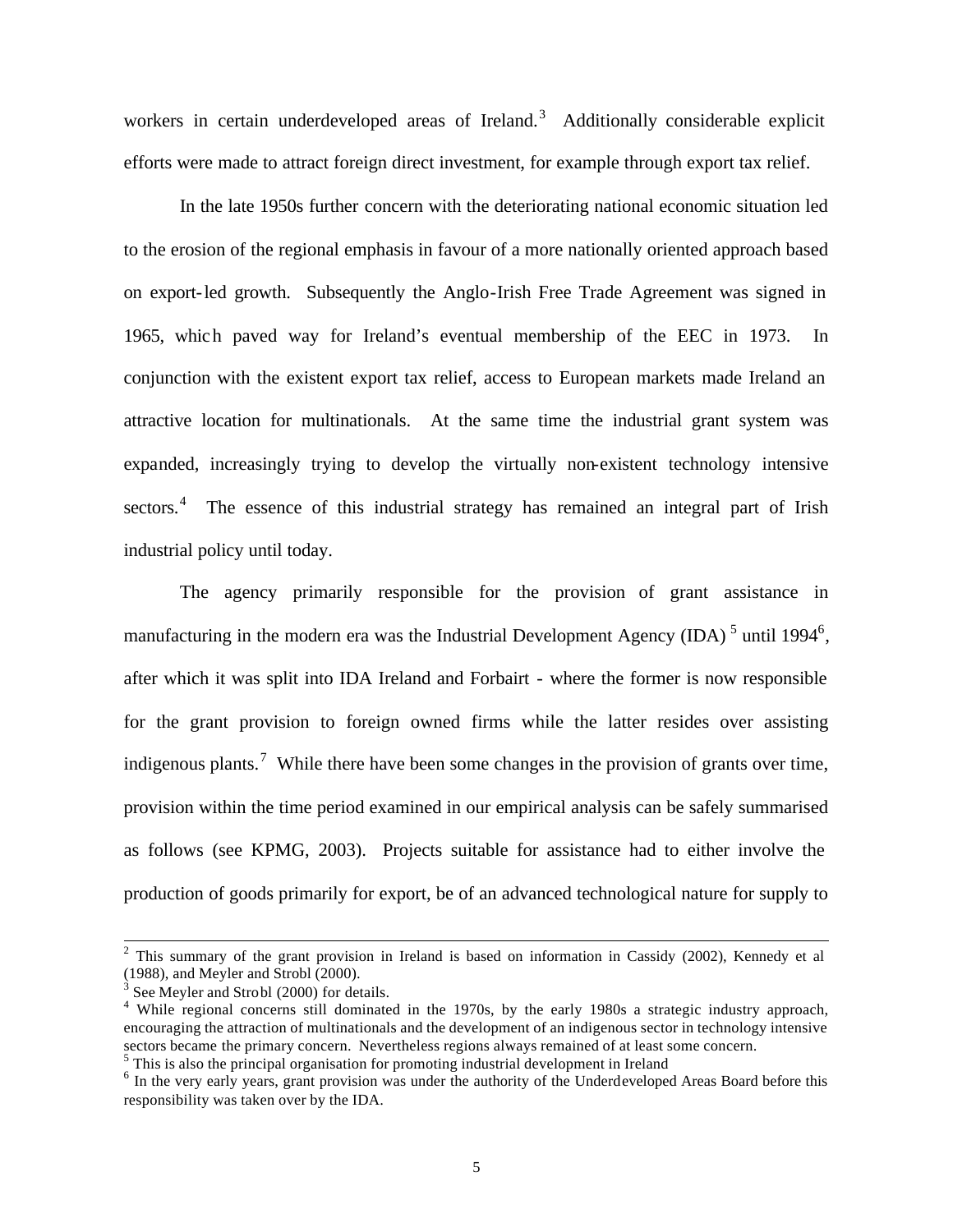international trading or skilled self supply firms within Ireland, and/or be in sectors of the Irish market that are subject to international competition. In order to be eligible the applicant has to generally show that the project required financial assistance, is viable, has an adequate equity capital base, and, through financial assistance, will be able to generate new employment or maintain existing employment in Ireland, thereby increasing output and value added within the Irish economy.

Additionally, there is also a generally more favourable view of more technology intensive projects, those of firms located in (or planning to locate in) certain designated regions, and those of a more entrepreneurial nature. The range of grants that have been available to firms include capital grants, training grants, research and development grants, rent subsidies, employment grants, feasibility study grants, technology acquisition grants, and loan guarantees and interest subsidies. The actual grant level is generally very project specific and subjected to a cost-benefit analysis. Additionally, total grant levels can generally not exceed certain capital cost thresholds, usually between 45 and 60 per cent. Grants are usually paid in pre-specified instalments such that further payment is often subject to periodic reviews.

#### **3 Description of the data**

We utilise informa tion from three data sources collected by Forfás, the Irish policy and advisory board with responsibility for enterprise, trade, science, and technology in Ireland. The first is the Forfás employment survey which is an annual plant level survey, conducted since 1972, with information on the nationality of ownership, sector of production, the start-up year and the level of employment each year. The response rate to this survey is

<sup>&</sup>lt;sup>7</sup> After 1998Forbairt become Enterprise Ireland as a consequence of a merger with the Irish Trade board.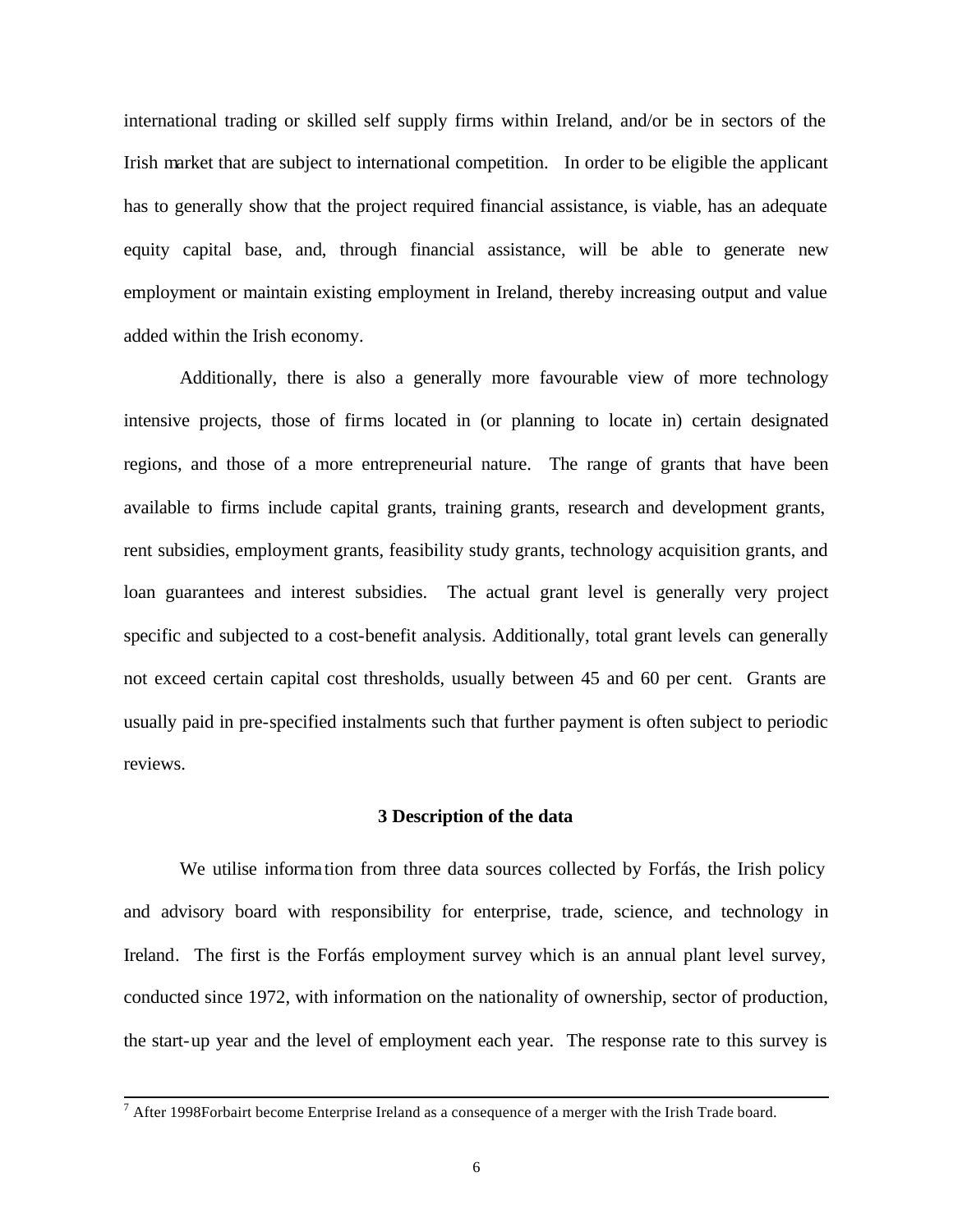argued by Forfás to be essentially 100 per cent so that the data can be seen to cover the entire population of manufacturing plants. This allows us to follow the life cycle of each plant as far as this falls within our sample period. More precisely a plant is considered to be a `start up' in its first year of positive employment, and to have exited once its employment level reaches zero.<sup>8</sup> One should also note that Forfás defines foreign plants as plants that are majorityowned by foreign shareholders, i.e., where there is at least 50 per cent foreign ownership. While, arguably, plants with lower foreign ownership should still possibly considered to be foreign owned, this is not necessarily a problem for the case of Ireland since almost all inward foreign direct investment has been greenfield investment rather than acquisition of local firms (see Barry and Bradley, 1997).

Our second data source is the Irish Economy Expenditure (IEE) Survey, collected from 1983 until 1998. This is an annual survey of larger plants in Irish manufacturing with at least 20 employees, although a plant, once it is included, is generally still surveyed even if its employment level falls below the 20 employee cut-off point.<sup>9</sup> The response rate to this survey has varied between 60 and 80 per cent. The information available from this source that is relevant to the current paper are the level of output, the level of employment, and total wages.

Finally, Forfás has an exhaustive annual database on all grant payments that have been made to plants in Irish manufacturing since 1972. Specifically, there is information on the level of payment, the year of payment and the (aforementioned) explicit scheme under which it was paid. For our empirical analysis we group schemes into three main categories, namely: Capital, Technology and Research Related (capital, research and development, and

<sup>&</sup>lt;sup>8</sup> For plants where the first year of employment does not fall within our samp le period frame we use information on the start-up year to determine the length of its existence.

<sup>&</sup>lt;sup>9</sup> As discussed below, a unique plant identifier allows us to link data across information sources and hence we are able to distinguish non-responses from actual plant exits from the market.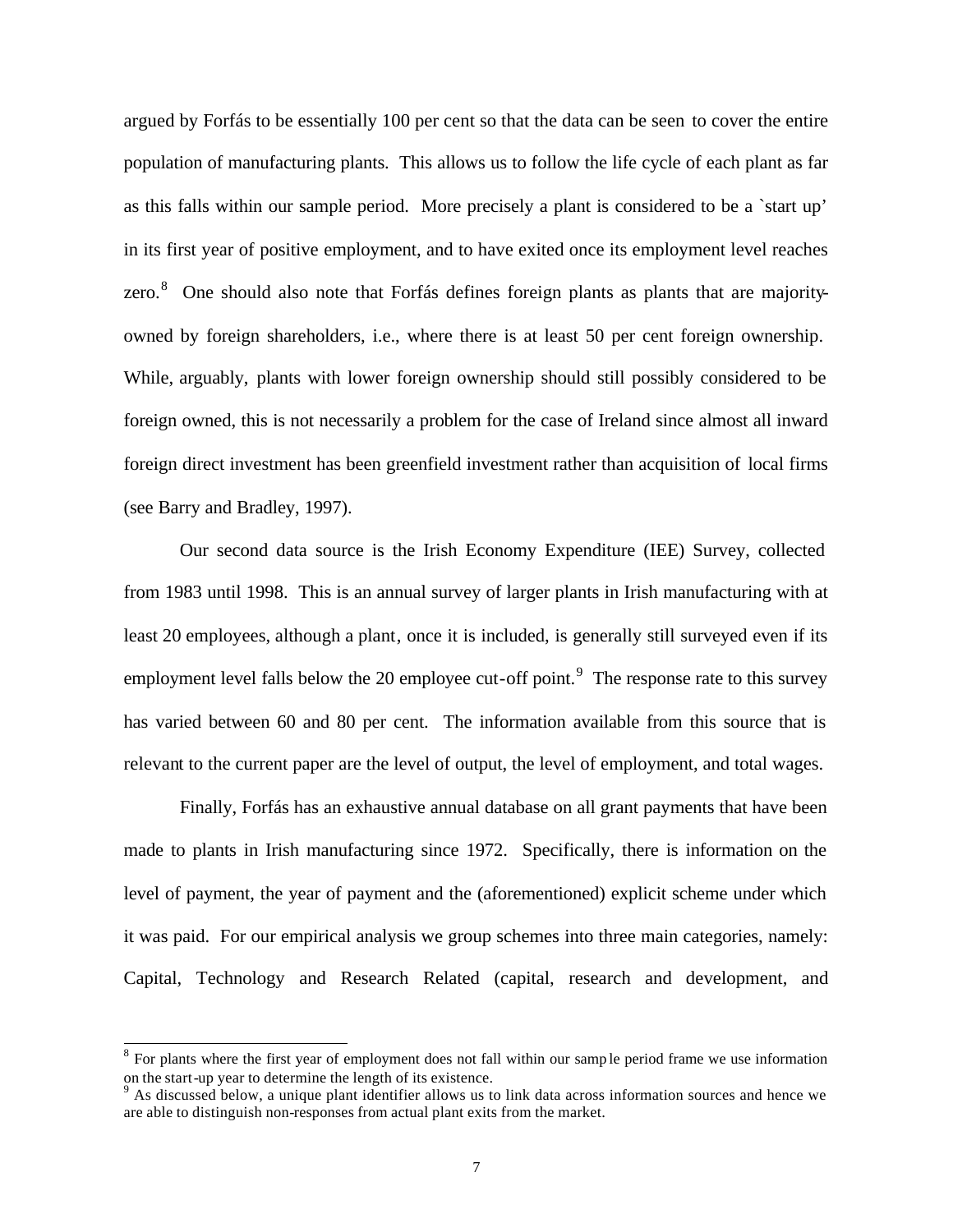technology acquisition grants), Employment Related (employment and training grants), and Other Types (feasibility study grants, rent subsidies, loan guarantees and interest subsidies).

In terms of using these three data sources in conjunction with each other one should note that Forfás provides each plant with a unique numerical identifier, which allows one to link information across plants and years. For the analysis here we use the grant data for classifying plants as grant recipients and the group of scheme, the IEE for all other plant level variables used in the analysis, and the employment survey to determine plant entry and exit. One should note that by linking information across data sources our sample consists of plants of a mostly larger nature, that is generally of at least 20 employees.

While the matched data set used in the econometric analysis below covers the period 1983 to 1998 due to the nature of the IEE data, we can use the grant data from 1972 onwards to chart the development of grant provision over this longer period. We have graphed total grant provision, decomposed into the three types, in Figure 1. As can be seen, grant provision was lower in the 1970s, peaking in the early 1980s, but has been fairly stable since the late 1980s. While capital, technology and research related and other types of grants played a much greater role in the earlier era, employment related grants have since the mid 1990s been the most important component of the Irish grant provision system. In Figure 2 we number plants and their proportion receiving grants. Accordingly, while the number of plants in Irish manufacturing has increased, in any year about  $10 - 20$  per cent of plants are supported by a grant payment. While Figure 3 reveals that on average the amount received was much higher in the 1970s and the first half of the 1980s, one discovers from Figure 4 that once one adjusts for the size of the firm, this difference is not as stark.

*[Figures 1 - 4 here]*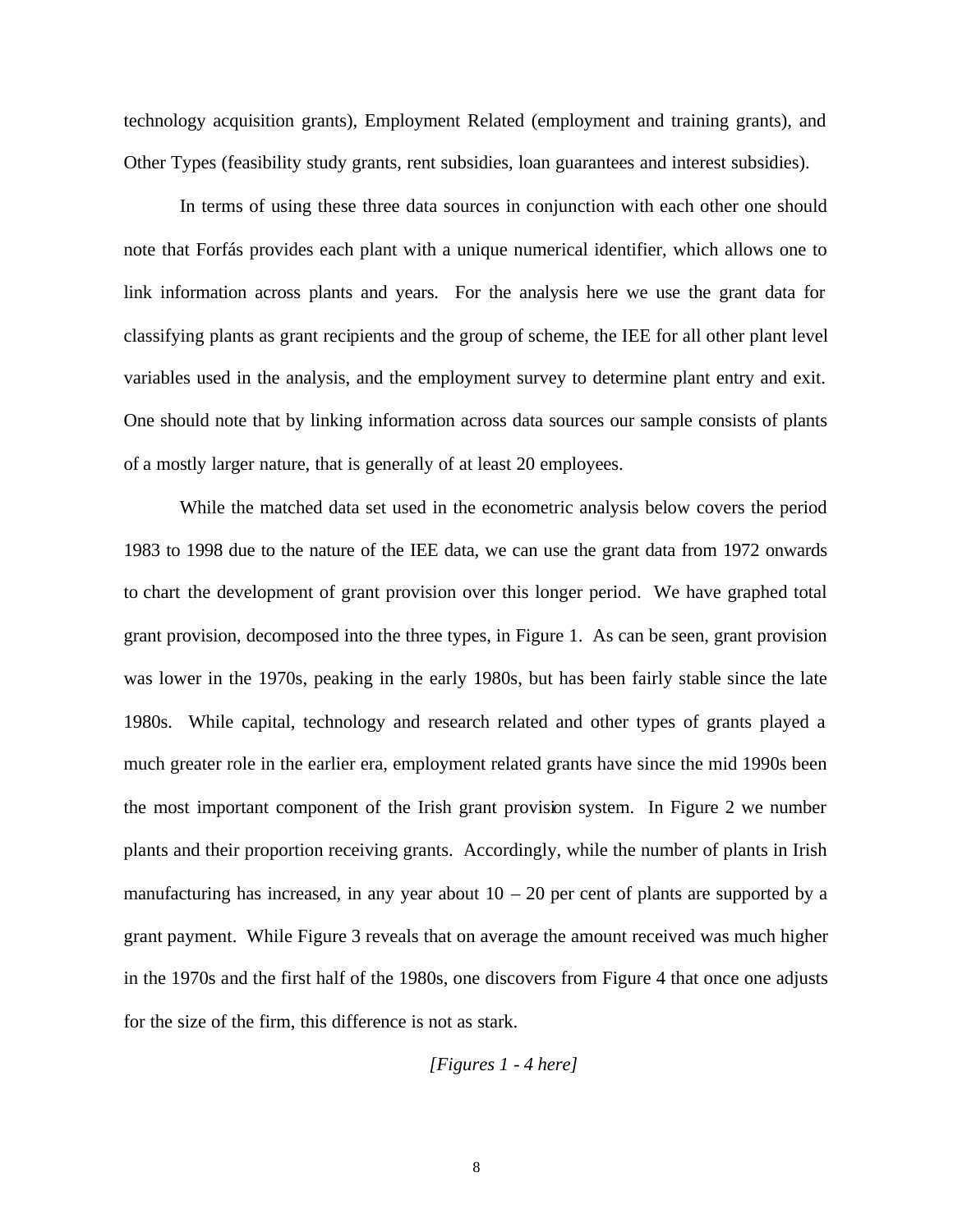#### **4 Matching and difference-in-differences methodology**

The modelling problem is the evaluation of the causal effect of grant receipt on *y* , where *y* represents either plants' probability of survival or level of employment. Let  $GRT<sub>it</sub> \in \{0,1\}$  be an indicator of whether or not a plant received grants at time period *t*, and let 1  $y_{i+s}^1$  be the (log) hazard of exiting / level of employment at time t+s,  $s \ge 0$ . Also denote by 0  $y_{i+s}^0$  the employment (or exit hazard) of the plant *had it not received any grants*. The causal effect of the receipt of grants for plant  $i$  at time period  $t + s$  is then defined as

$$
y_{it+s}^1 - y_{it+s}^0 \tag{1}
$$

The fundamental problem of causal inference is that the quantity  $y_{i+s}^0$  is unobservable. Thus the analysis can be viewed as confronting a missing-data problem. Following the microeconometric evaluation literature (e.g. Dehejia and Wahba, 2002, Heckman et al, 1997), we define the *average* effect of grants on the plants receiving grants as

$$
E\left\{y_{t+s}^1 - y_{t+s}^0 \mid GRT_{it} = 1\right\} = E\left\{y_{t+s}^1 \mid GRT_{it} = 1\right\} - E\left\{y_{t+s}^0 \mid GRT_{it} = 1\right\} \tag{2}
$$

Causal inference relies on the construction of the counterfactual for the last term in equation (2), which is the outcome the grants-receiving plants would have experienced, on average, in the absence of grants. This is estimated by the exit hazard / average employment of the plants that never received grants, i.e.,

$$
E\left\{y_{it+s}^0 \mid GRT_{it} = 0\right\} \tag{3}
$$

The calculation of (3) raises the problem of selectivity. If the receipt of grants is correlated with a number of observable plant characteristics but (3) were calculated as the average for all non-grants receiving plants then we would obtain a biased estimate. An important feature in the analysis is therefore the construction of a valid counterfactual, i.e., the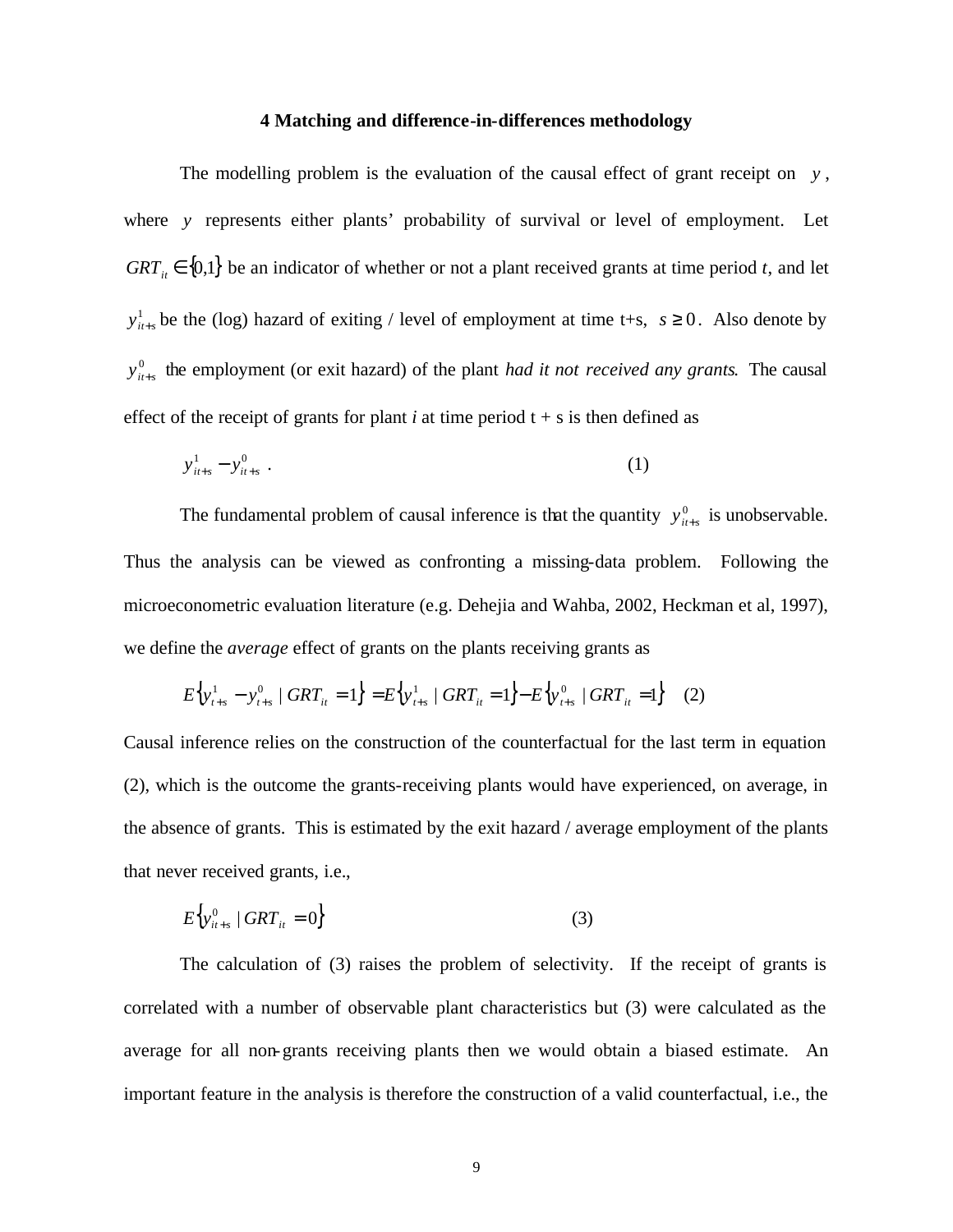selection of a valid control group that avoids the problem of selectivity. One way of doing so is by employing matching techniques. The purpose of matching is to pair each grantreceiving plant at each point in time with a non-grant plant in such a way that the latter's employment dynamics (or hazard pattern) can be studied to generate the counterfactual for the grant-receiving plants.

Since matching involves comparing grants and non-grants plants across a number of observable characteristics (e.g. productivity, employment, wages and industry characteristics), it would be difficult to determine along which dimension to match the plants, or what type of weighting scheme to use.<sup>10</sup> It is therefore desirable to perform the matching on the basis of a single index that captures all the information from those variables. We adopt the method of propensity score matching due to Rosenbaum and Rubin (1983) which suggests the use of the probability of receiving grants conditional on plant specific characteristics, to reduce the dimensionality problem.

Accordingly, we first identify the probability of receiving grants (or 'propensity score') using the following probit model

$$
P(GRT_{it} = 1) = F(GRT_{it-1}, size_{it-1}, wages_{it-1}, laptop_{it-1}, age_{it}, (4)
$$
  
foreign dummy, regional dummy, industry dummies)

where *size* is measured in terms of log employment, *wages* are wages per worker, *labprod* is output per worker in firm *i* relative to average output per worker in the industry, *age* is plant age. Dummies are equal to one if the plant is foreign owned and if the firm locates in a nondesignated region, respectively. Furthermore, the model includes a full set of four digit industry dummies. The choice of covariates attempts to capture, or be correlated with, some

 $10$  This is usually referred to selection on observables.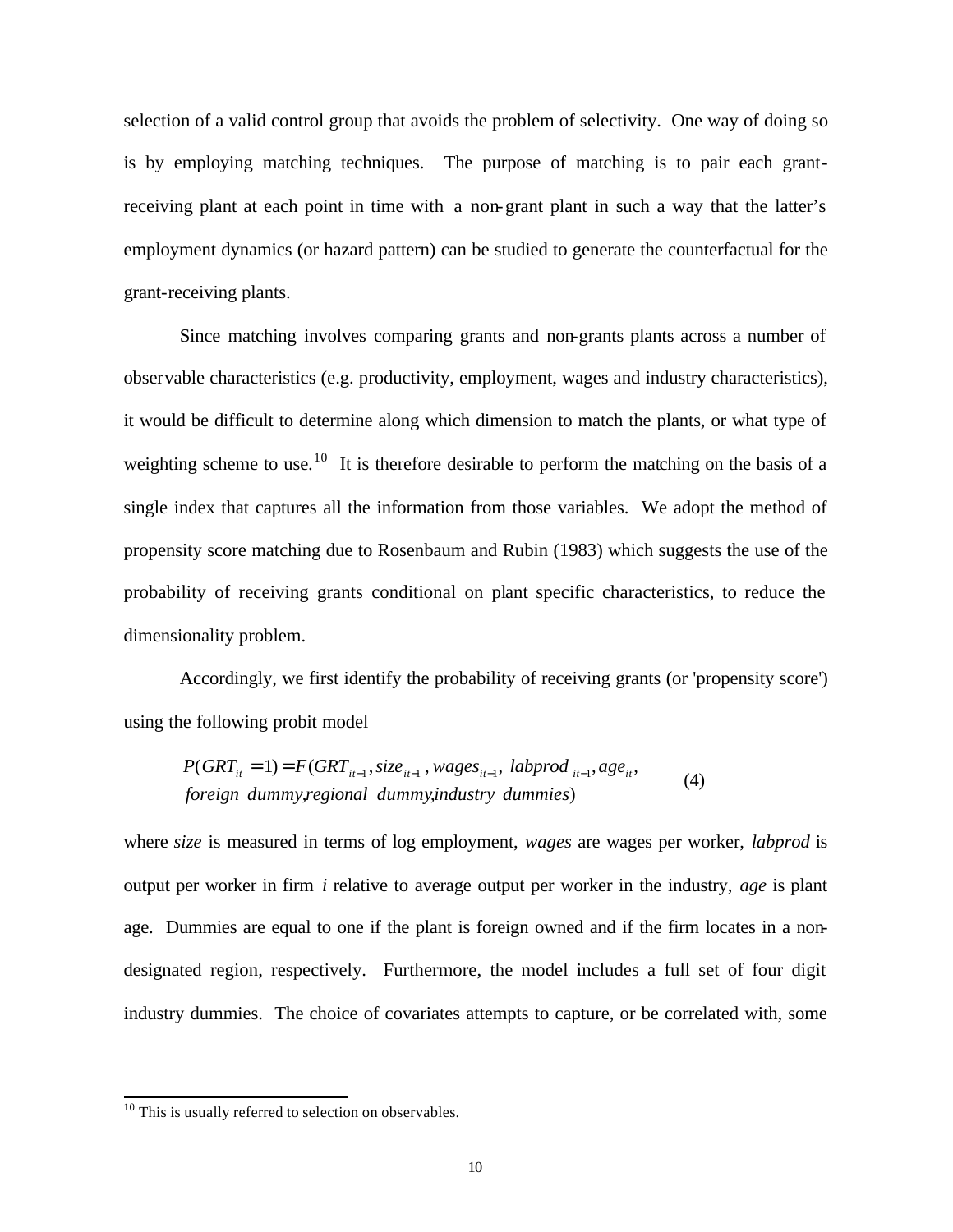of the factors that the IDA may take into account when deciding on handouts of gr ants as discussed above. $11$ 

Now let  $P_i$  denote the predicted probability of receiving grants at time  $t$  for plant  $i$ (which is an actual grant receiver). A non-grants plant *j*, which is 'closest' in terms of its 'propensity score' to a grants plant, is then selected as a match for the latter using the 'caliper' matching method.<sup>12</sup> More formally, *at each point in time*<sup>13</sup> and for each grants plant *i*, a nongrants plant *j* is selected such that

$$
I > |P_{it} - P_{jt}| = \min_{j \in \{no\, grants\}} \{ | P_{it} - P_{jt} | \}
$$
 (5)

where  $\lambda$  is a pre-specified scalar. This type of matching procedure is preferable to randomly or indiscriminately choosing the comparison group, because it is less likely to induce estimation bias by picking plants with markedly different characteristics.

This paper then employs a difference-in-differences estimator on the matched plants to isolate the role of grants in the employment dynamics (exit hazard) of plants.<sup>14</sup> This combination of matching and difference-in-differences analysis arguably improves the accuracy of the evaluation study (Blundell and Costa Dias, 2000).

The version of the combined matching and difference-in-differences estimator used can be described as follows. Firstly, the difference between the (log) hazard of exiting (or average employment) before and after the receipt of grants, say  $\Delta^g y$ , is calculated. Then this

 $11$  For illustration, a probit of this form on the pooled data is reported in Appendix 1. Note that the coefficients are broadly as we would expect.

 $12$  The matching is performed in Stata Version 7 using the software provided by Sianesi (2001).

 $13$  Note that the matching strategy is only appropriate on a cross-section by cross-section basis. Once the matched plants are identified, we pool all observations on them to form a panel of matched plants. This panel is used in subsequent analyses.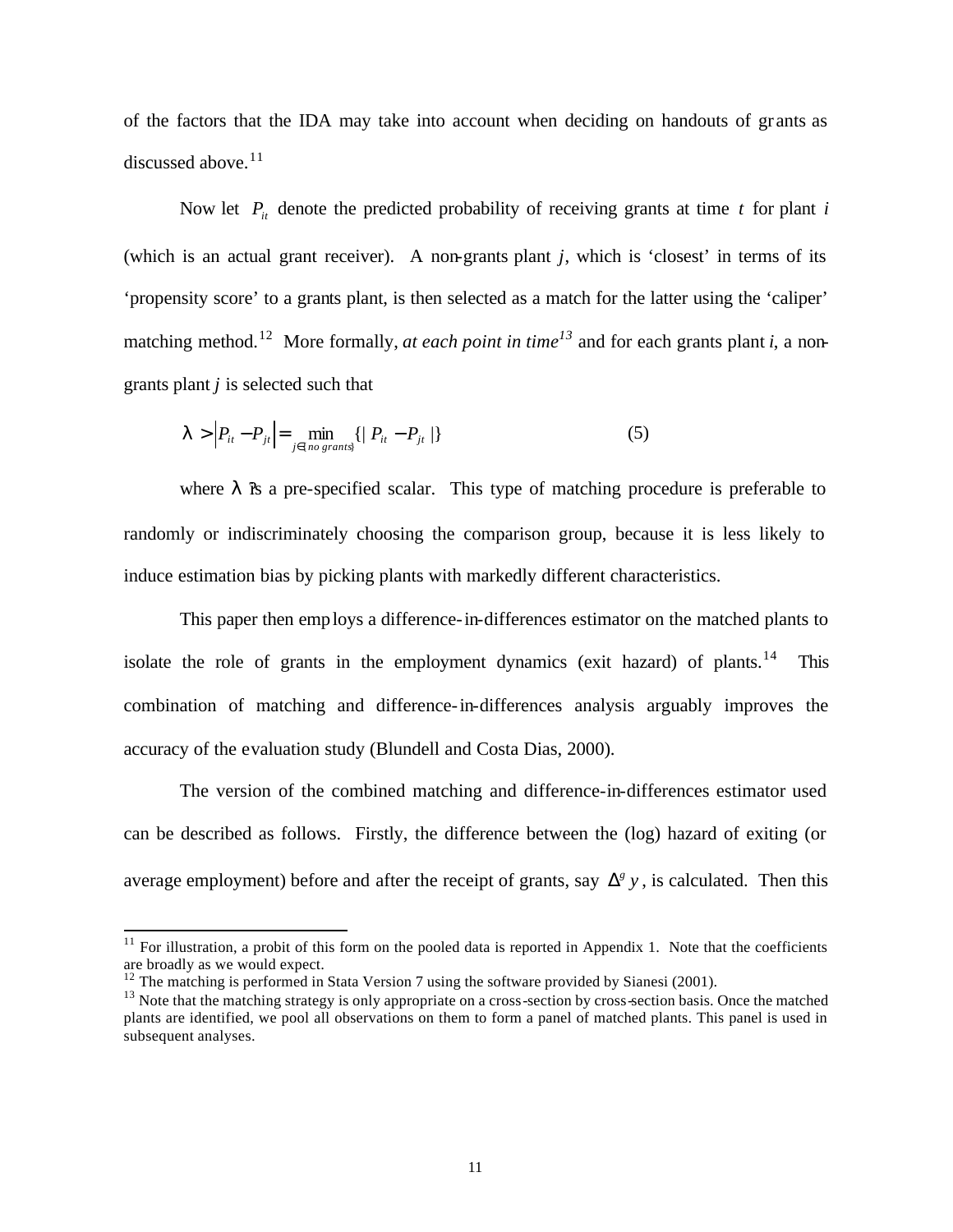difference is further differenced with respect to the before and after differences for the comparison control group, say  $\Delta y^c$ , to obtain the difference-in-differences estimator  $d = \Delta^g y - \Delta^c y$ <sup>15</sup> Defining *GRANT* as a dummy variable equal to one if the plant receives a grant in time *t*, the regression

$$
y_{it} = \mathbf{f} + \mathbf{d} GRANT_{it} + u_{it} \tag{6}
$$

should produce a coefficient *d* that can be interpreted as the average change in *y* due to the receipt of grants. In order to control for possible observable factors that may be correlated with changes in exit hazard or employment, we extend this basic framework by a vector of regressors which consists of different variables depending on whether we are examining the hazard model or the employment equation.

We implement the matching methodology on our linked data. Table 4.1 details the number of grant receiving plans and matched plants by year. Table 4.2 provides summary statistics for the matched and unmatched samples. As can be seen, in terms of grant recipients versus non-recipients, the matched firms show more (relative) homogeneity with regard to labour productivity, the incidence of foreign ownership, and age, while they are not too different, at least on average, in terms of the other control variables. As a matter of fact, using a simple t-test on the equality of means for each variable for each year, the hypothesis that that these are equal across the two groups could not be rejected in almost all cases.<sup>16</sup> In terms of disentangling differences within our matched group, which we will use for our subsequent

 $14$  Having constructed the comparison group (say C) of plants that are similar to the grants plants (say G), a standard matching estimator of the causal effect of grants can be written as  $\mathbf{d} = \sum_{i \in G} (y_i - \sum_{j \in C} w_{ij} y_i)$  where the

 $W_{ij}$  are the weights placed on the comparison plant *j*, which are generated by the matching algorithm.

<sup>&</sup>lt;sup>15</sup> See Meyer (1994) for an excellent exposition of this methodology.

<sup>&</sup>lt;sup>16</sup> Detailed results are available from the authors.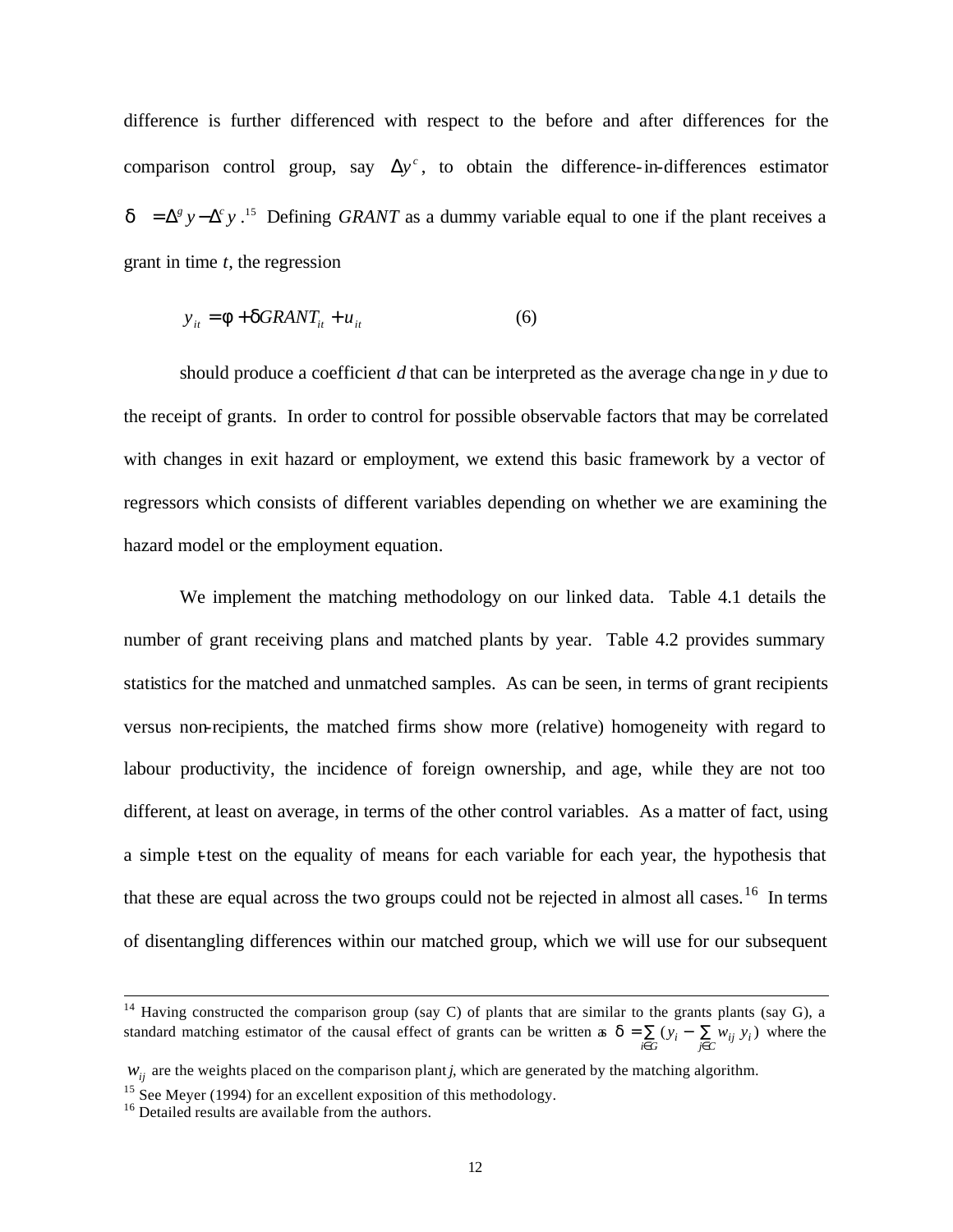econometric analysis, one discovers that those firms that receive grants tend on average to be larger, younger, less productive, and pay higher wages than those that do not receive grants. The incidence of foreign ownership and the location of plants in the designated areas within Ireland is, in contrast, fairly similar.

*[Tables 4.1 – 4.2 here]*

#### **5 The Hazard Model**

Following the related empirical literature (for example, Disney et al., 2003, Agarwal and Audretsch, 2001, Audretsch and Mahmood, 1995) we utilise a Cox proportional hazard model for the empirical analysis of the effect of grants on the hazard of exiting. This model specifies the hazard function  $h(t)$  to be the following:

$$
h(t) = h_0(t)e^{(bx + dGRANT + D_t)}
$$
\n<sup>(7)</sup>

where  $h(t)$  is the rate at which plants exit at time  $t$  given that they have survived in  $t-1$ , *h0* is the baseline hazard function when all of the covariates are set to zero, *X* is a vector of plant and industry characteristics postulated to impact on a plant's hazard rate and *D* is a full set of time dummies to capture economy wide shocks. $17$ 

In line with the empirical literature (see Geroski, 1995) we include current plant size (measured in terms of employment) as independent variable in the vector *X* as it appears to be a stylised fact that large plants have better survival prospects than small ones, ceteris paribus. Further plant level controls used are plant labour productivity (relative to the three digit industry mean) and a nationality dummy which is equal to one if the plant is foreign owned. As Görg and Strobl (2003) find, foreign-owned plants in Ireland are more likely to exit the

<sup>&</sup>lt;sup>17</sup> The Cox model is particularly suited since it does not require any restrictive assumptions regarding the baseline hazard, such as for instance a Weibull or lognormal specification. As pointed out in the literature on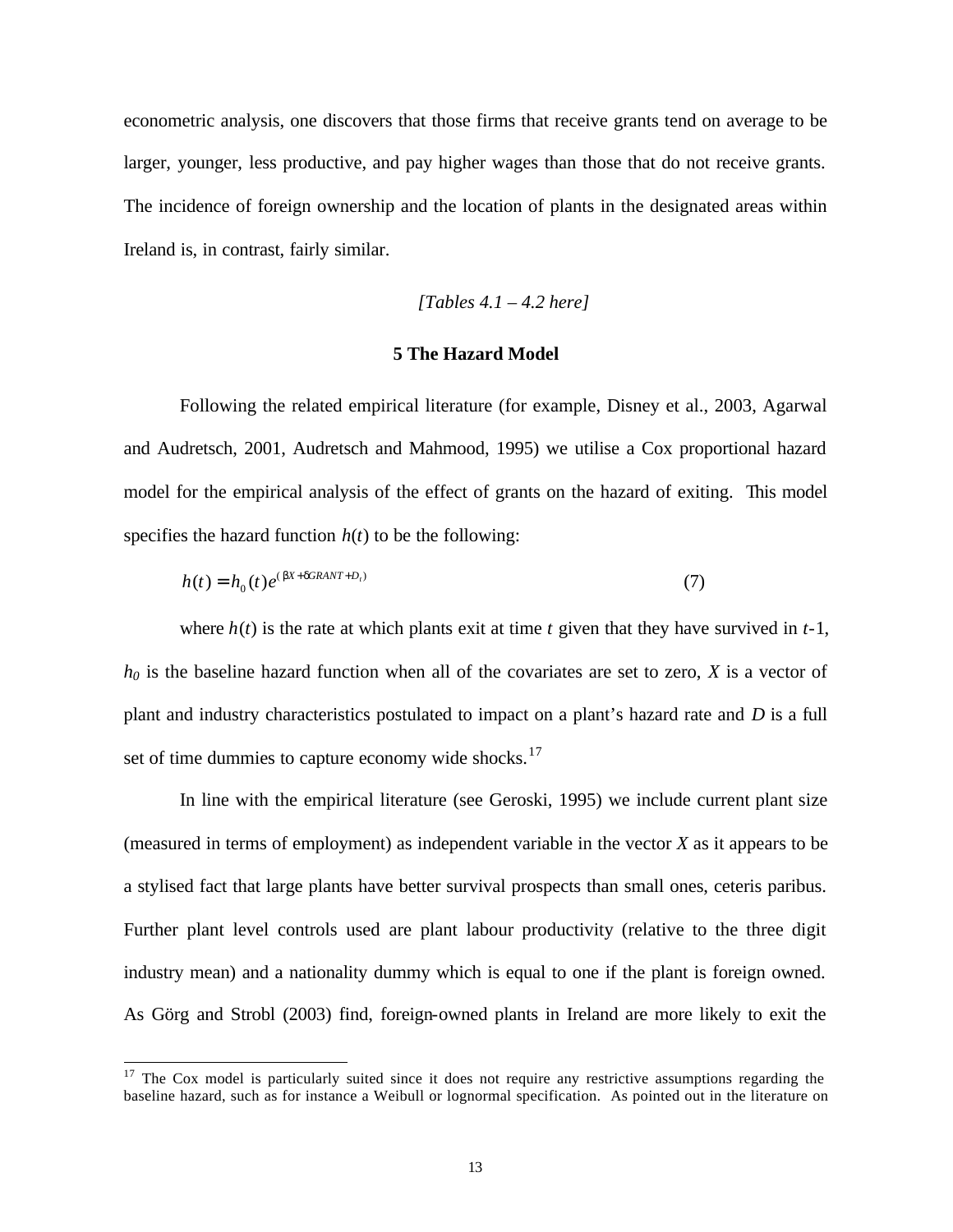industry than are domestic plants, all other things being equal. Also, industry growth (measured as employment growth in the three digit industry) is included since one would expect that plants in a growing industry will have higher survival rates as the competitive pressure in a growing industry may be alleviated (Audretsch, 1991).

We calculate a number of alternative measures of grants received in order to capture the effect of grants on plant survival. The first is a dummy variable equal to one if the plant received any grant payments at time *t*. This variable amalgamates the effects of a number of different grant types, as discussed above. In order to allow the potential effect on survival to differ by grant type, we calculate, second, three different grant type dummies which take on values of one if the plant received any employment related grants, capital, technology and research related grants, or other grants at time *t*. Third, we also investigate whether the amount of grants matters by including the log values of these three different grant types received by plant *i* in time *t*. These three groups of variables capture any contemporaneous effect of grants on plant survival. Arguably, one may also expect more long term effects. In order to capture these we re-calculate the three types of variables not only for time *t* but for the three year period *t*-2 to *t*. We decided on a three year period since we found when experimenting with longer lags that after three years the effect of grants on survival largely disappeared. Given that Görg and Strobl (2003) find different survival and employment adjustment patterns for domestic and foreign plants in the Irish manufacturing sector we allow the effect of grants to vary across the two nationality groups of plants.

By way of preliminary analysis we compare the survival of plants which receive any type of grants with those in the control group, calculating Kaplan-Meier (K-M) survival

survival analysis, the semi-parametric modelling approach of the Cox proportional hazard model is advantageous if the parametric form of the underlying baseline hazard function is not known with certainty.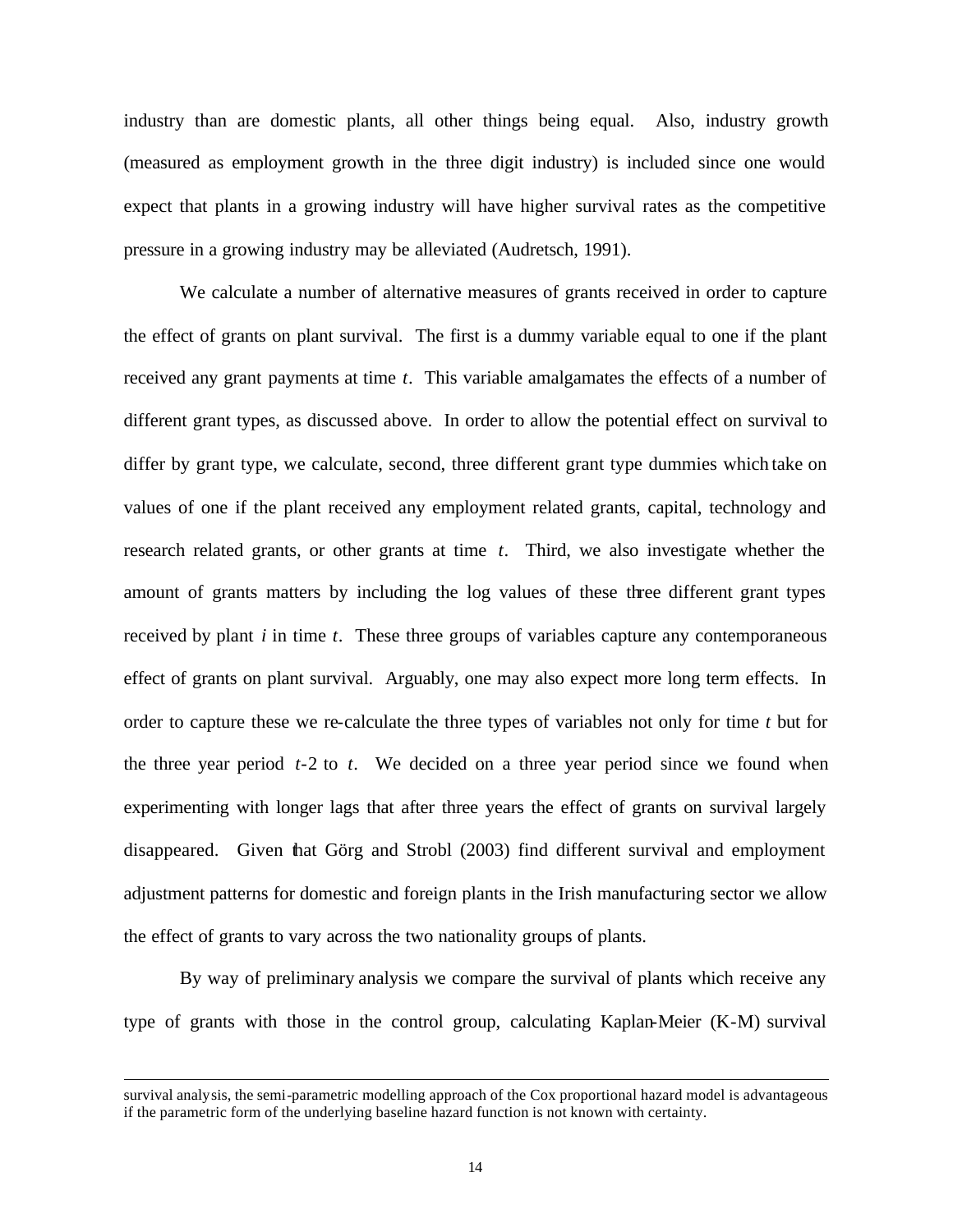functions separately for plants of these two groups.<sup>18</sup> The functions are plotted in Figure 1. Inspection shows that the survival function of plants that have received grants appears to be below that of the control group. For example, the probability of a plant surviving up to the age of 20 is 96 percent for control group plants compared with 94 percent for grant-receiving. However, a log-rank test which tests for equality of the survival functions across the two groups does not allow us to reject the null hypothesis that the two functions are not statistically different ( $c^2$  = 1.56). Of course, the K-M functions do not allow us to control for any other confounding effects. In order to do so we turn to the estimation of the hazard model.

#### *[Figure 5 here]*

The results of estimating different specifications of equation (7) for the total sample of plants are presented in Table 5. All estimations are stratified by sector. This allows for equal coefficients of the covariates across strata (sectors), but baseline hazards unique to each stratum (sector). They also include time dummies to control for any common macroeconomic effects on plants' survival prospects. The tables report hazard ratios, which allow a fairly straightforward interpretation of the magnitude of the effect of the covariate on the hazard of exiting.

First of all, one should note that the coefficients on the control variables turn out largely as expected. Large plants and plants located in growing industries have higher probabilities of survival, ceteris paribus. The coefficients on the foreign dummy and the

<sup>18</sup> A K-M function gives the probability of surviving up to time *t* or beyond and is calculated as  $\hat{S}(t) = \prod_{l} (n_j - d_j)/n_j$ , where  $n_t$  is the population alive and  $d_t$  is the number of failures respectively at  $j$ <sup> $t$ </sup>,  $\leq t$ *j* ≤ time *t*.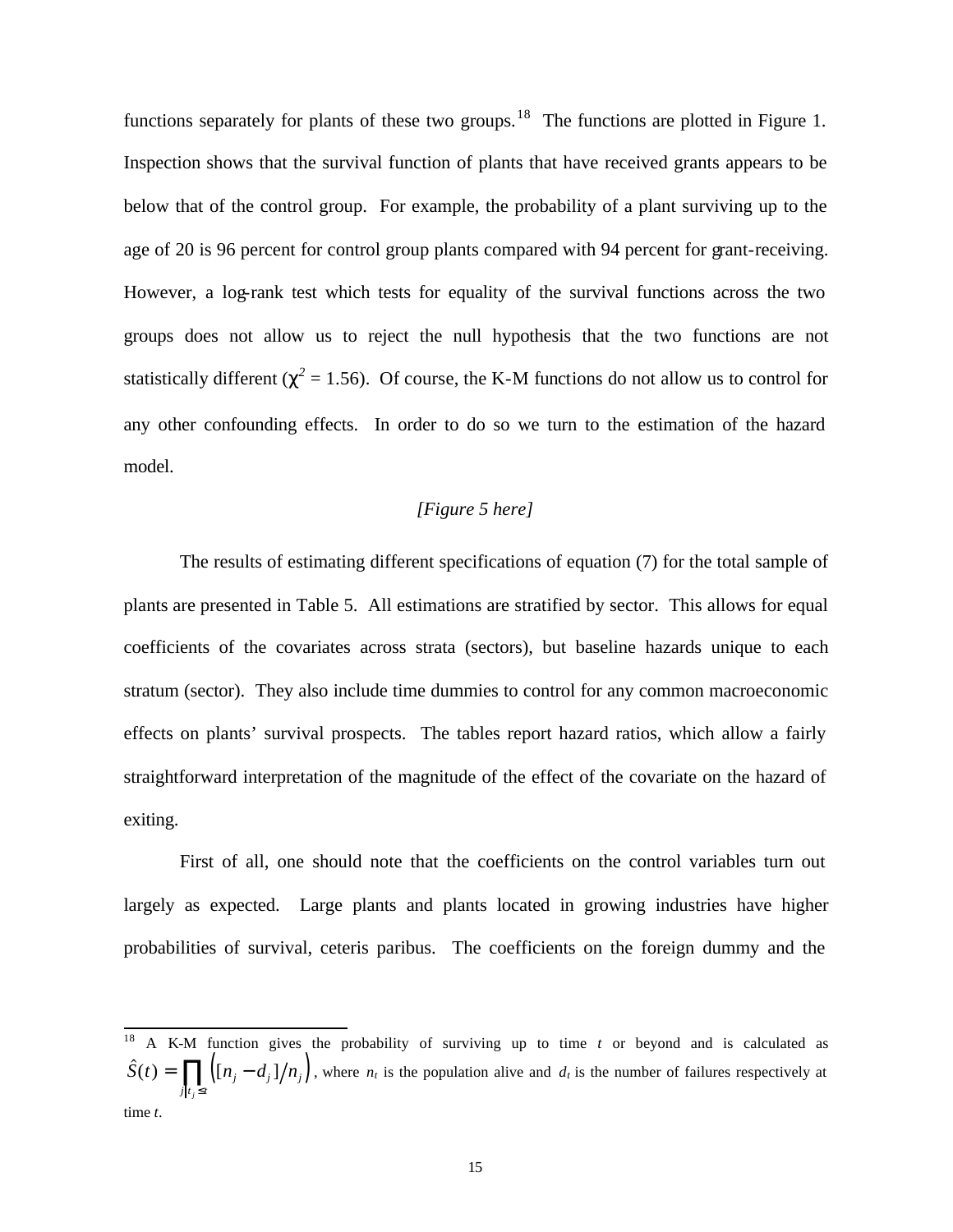labour productivity variable are not statistically significantly different from zero, implying that there is no effect on the hazard of exiting from these variables.

Turning to the effect of total grants on survival of domestic plants we find that the receipt of grants has a positive effect at time *t*, although there does not appear to be a more long term effect from total grant payments (columns 1 and 2). Dividing total grants into the three separate components we find evidence that both employment and capital, technology and research grants positively affect survival of domestic plants. For example, in column (3) where we consider the short term effect of grants we find that domestic plants that received employment or capital, technology and research grants in *t* face hazards of about only onethird (0.26 and 0.42, respectively) of domestic plants that did not receive such grants. Column (4) indicates, however, that only capital, technology and research grants have a positive effect when considering grant receipts between *t* and *t*-2. We are not able to discern any statistically significant effects of other types of grants on survival probabilities of domestic plants.

#### *[Table 5 here]*

The coefficients for the effect of grant receipts for foreign plants highlights further the importance of capital, technology and research grants. From column (3) we find that plants that receive capital, technology and research grants have exit hazards of only about 48 percent of those plants that do not. Quite surprising, however, is that there is some evidence (although only statistically significant in one case) that the receipt of employment grants is positively correlated with the hazard of exiting. In other words, foreign plants that receive employment grants may be more likely to exit, ceteris paribus, than foreign plants that do not receive such financial assistance. One possible explanation is that employment related grants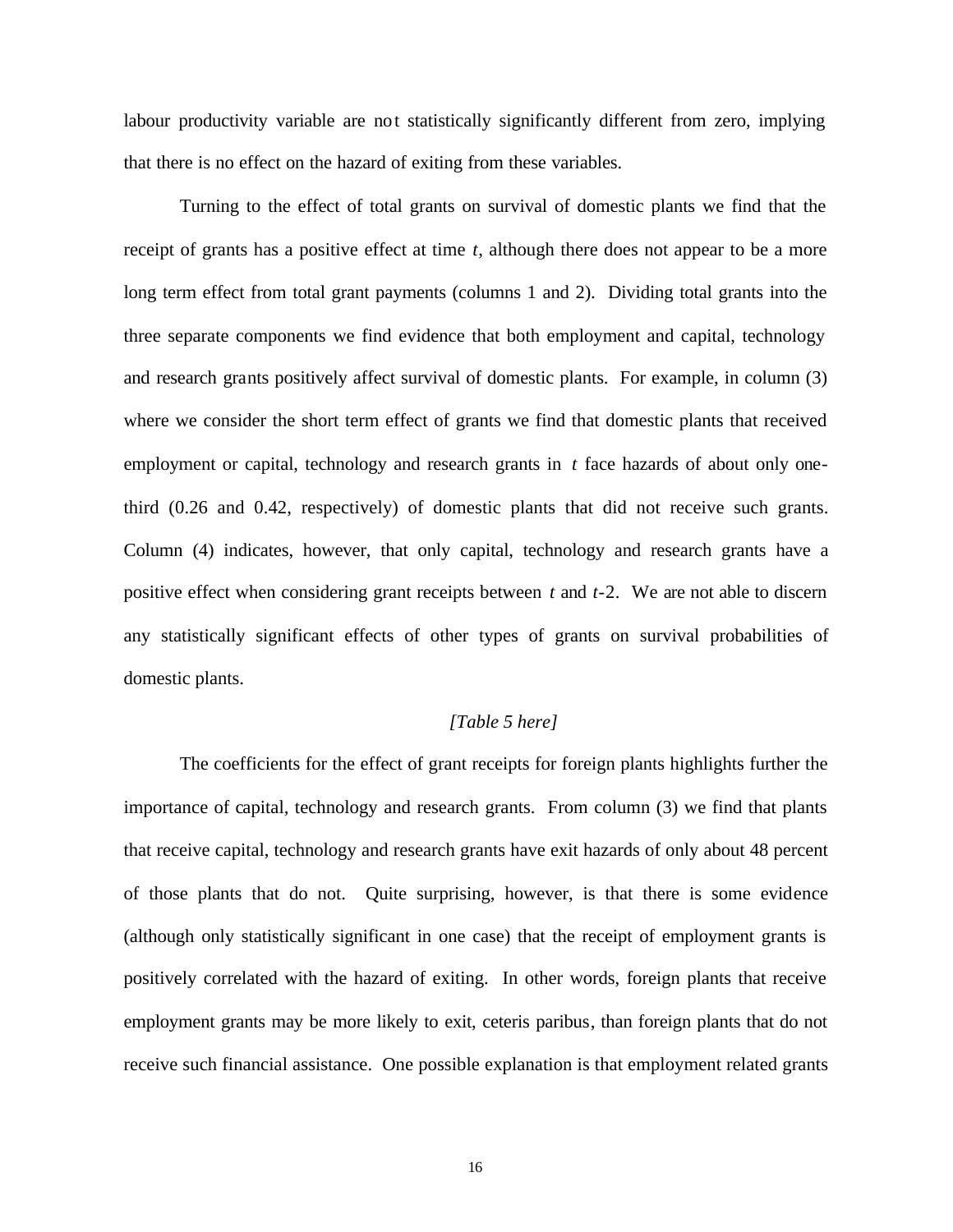in foreign plants were mainly used to maintain current employment levels, that is were provided to firms that may have already been in difficulty.

#### **6 Employment equations**

We now turn to the analysis of the effects of government assistance on employment adjustment at the level of the plant. We extend equation (6) in order to control for possible observable factors that may be correlated with changes in employment,

$$
y_{it} = \boldsymbol{b} X_{it} + \boldsymbol{d} G R A N T_{it} + f_i + D_t + \boldsymbol{e}_{it}
$$
\n
$$
\tag{8}
$$

where *y* is log employment in plant *i* at time *t*, X includes the log average wage in the plant,  $f_i$  is a fixed effect to account for unobservable plant-specific characteristics and  $D_t$  is a full set of time dummies to capture economy-wide shocks.

Equation (8) is an *unconditional* labour demand model in the sense that the employment function is not conditioned on the output of the plant. The coefficient on the grant dummy variable (*d*) can be interpreted as the average employment effect of grants. For example,  $d > 0$  would suggest that grants help create jobs. A number of studies that seek to identify the labour market consequences of ownership change have employed variants of this unconditional labour demand model (see, inter alia, Brown and Medoff, 1988 and McGuckin et al., 1995).

The concept of unconditional labour demand is distinct from the argument that underpins the idea of *conditional* (derived) labour demand schedules (see, for example, Nickell, 1986 and Bresson et al., 1996). Such demand schedules condition labour demand on the output produced by the plant (or to be more precise on expected product demand). Hence, in the estimation of such a model we also include log output by plant *i* in the vector X in equation 8. In a conditional labour demand framework,  $\mathbf{d} > 0$  can be taken as evidence that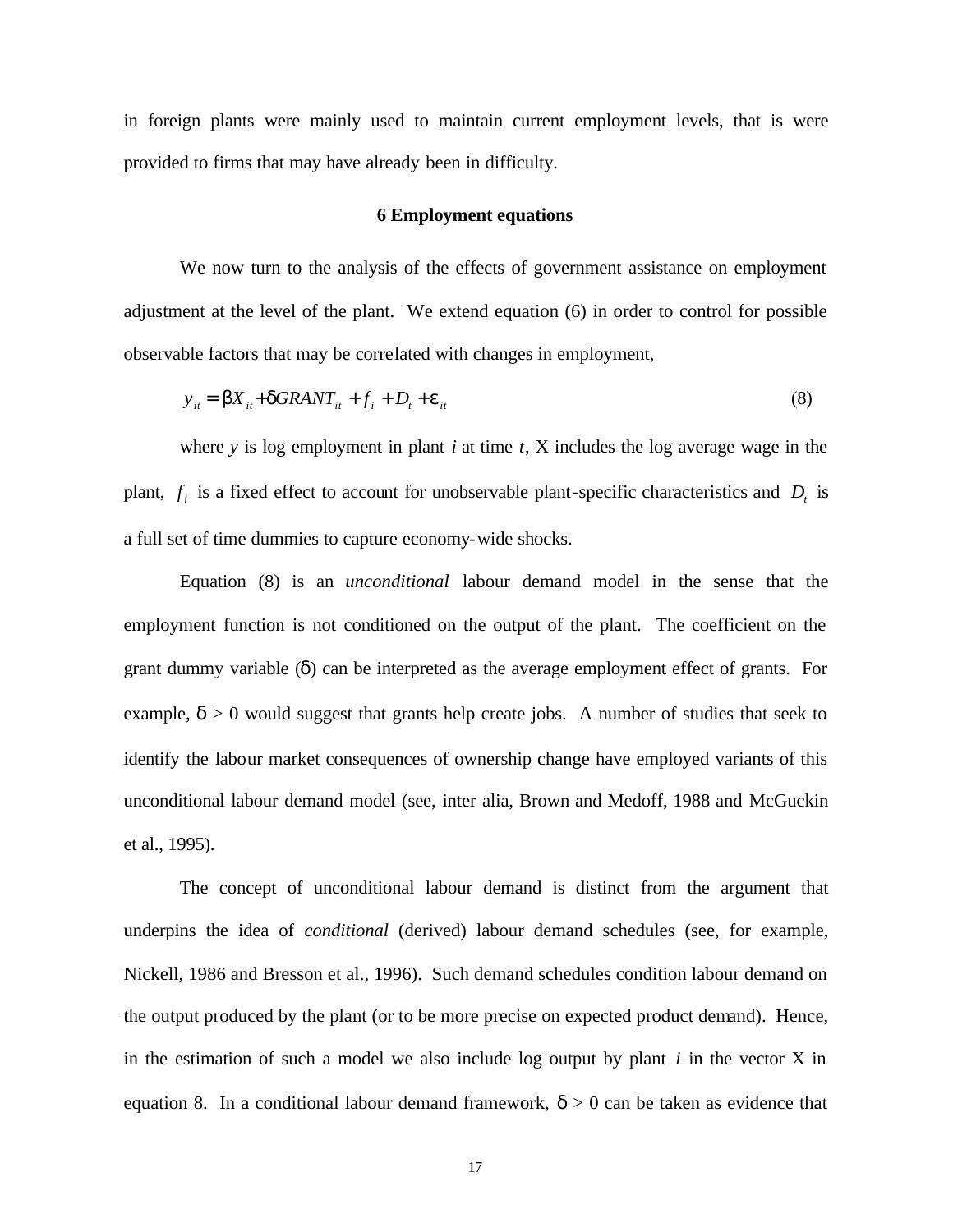plants in receipts of grants require more labour input to produce a given level of output. In other words, *d* captures the labour efficiency/ inefficiency effects of grants. The estimation of both conditional and unconditional labour demand models helps distinguish between labour efficiency-enhancing effect and pure job creation/destruction effect of grants.

We estimate both unconditional and conditional labour demand equations via fixed effects techniques to control for the potential endogeneity of wages and output.<sup>19</sup> Given that the hazard estimations above suggested that there are substantial differences between foreign and domestic owned plants in their responses to grant receipts we also estimate the employment equations separately by allowing for the impact of grants to vary across these two groups of firms. Also, we focus only on the "long term" effects of grants by including the variables for grant receipts at any time between *t* and *t*-2. The estimation results are reported in Table 6. Note that, for both estimations, the coefficients on wages and output are as expected. Wage increase causes statistically significant decrease in the level of labour demand while an increase in output is associated with an increase in labour input.

Turning our discussion to the impact of grants on employment, Table 6 shows that capital*,* technology and research grants represent the most important components of grants as far as unconditional labour demand is concerned. For foreign plants, receipt of such grants in the last three years leads on average to a 15.7% increase in labour demand, and a 1% increase in the amount of these grants received causes a 2.3 % employment growth. It is interesting to note that receipt of employment grants is not associated with as economically significant effects, with a 10% increase in employment grants leading to less than one percent change in employment. Finally receipt of "other" types of grants does not appear to have any effect on

<sup>&</sup>lt;sup>19</sup> In all specifications, Hausman tests comparing the fixed versus random effects models indicate that the former is appropriate.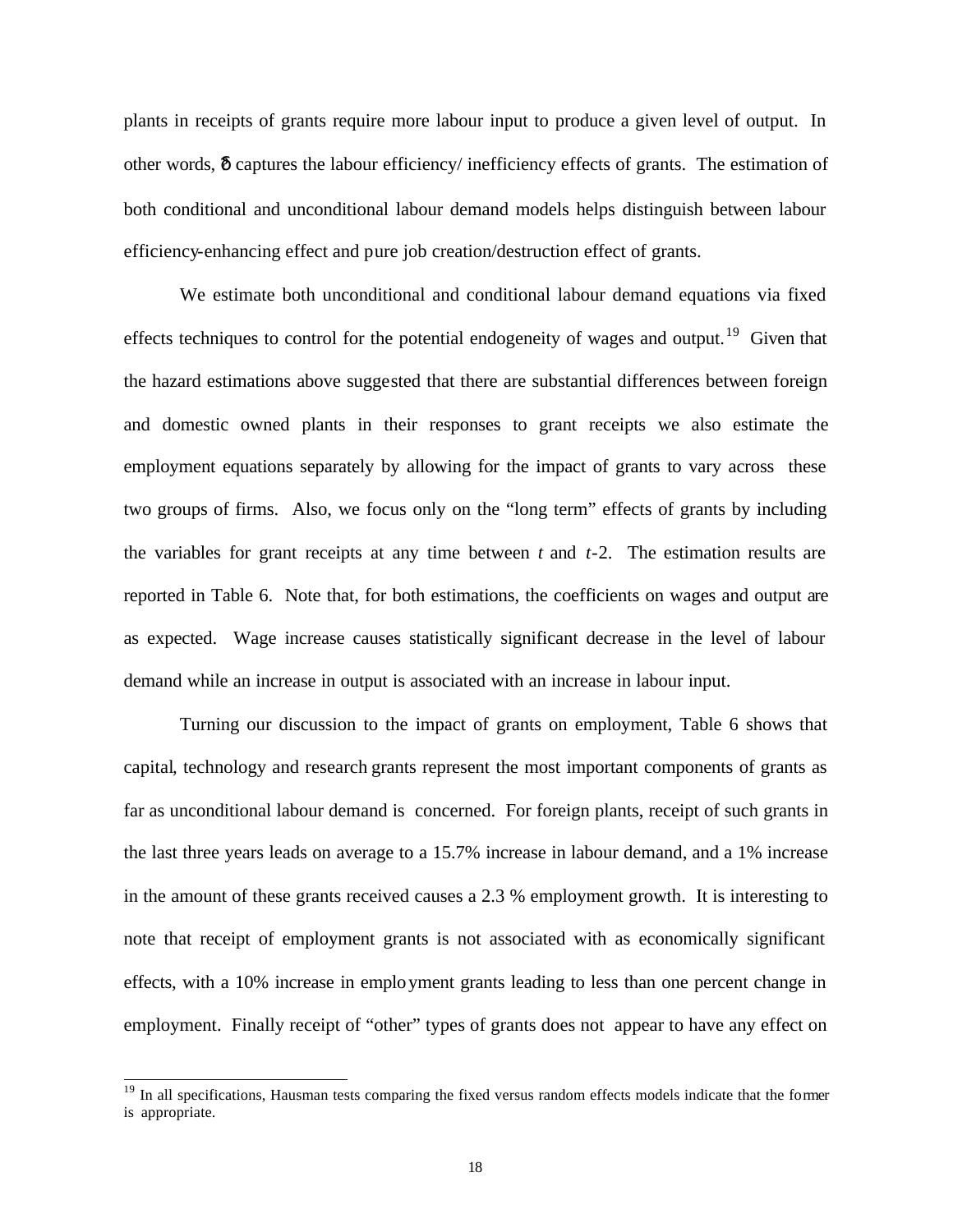foreign plants' unconditional labour demand trajectory when the model is estimated with grant dummies, while a small negative effect is detected when the log of grants size is used instead.

For domestic plants capital, technology and research grants have similarly the more pronounced effects on unconditional labour demand, although the effects are smaller compared to foreign plants. As can seen from Table 6, employment grants and other types of grants have also discernible positive employment effects. Overall our difference-indifferences estimates of the impacts of government grants point to the conclusion that receipt of such grants is conducive to economically as well statistically significant job creation.

The estimates<sup>20</sup> from the conditional labour demand show that, conditioning on output, the receipt of other grants reduces employment for foreign plants (we find positive effects amongst domestic plants). This indicates that some (modest) rationalisation in the use of labour has occurred for foreign plants in receipt of other grants and, for given levels of output, less labour is employed. By contrast receipt of capital, technology and research and employment grants, which are positively associated with conditional labour demand for both foreign and domestic plants, seems to lead to some inefficiency in the use of labour in both foreign and domestic plants. For example, for a foreign plant in receipts of 10 percent more capital, technology and research grants than otherwise equivalent (in terms of wages and outputs) plant, employs 1% more workers. This finding is consistent with the interpretation that plants are hoarding workers they may not need (given their expected output), at least in the short run.

#### *[Tables 6 here]*

<sup>&</sup>lt;sup>20</sup> Here we are referring to the estimates based on the actual amount of grants received, rather than the model with dummy variables.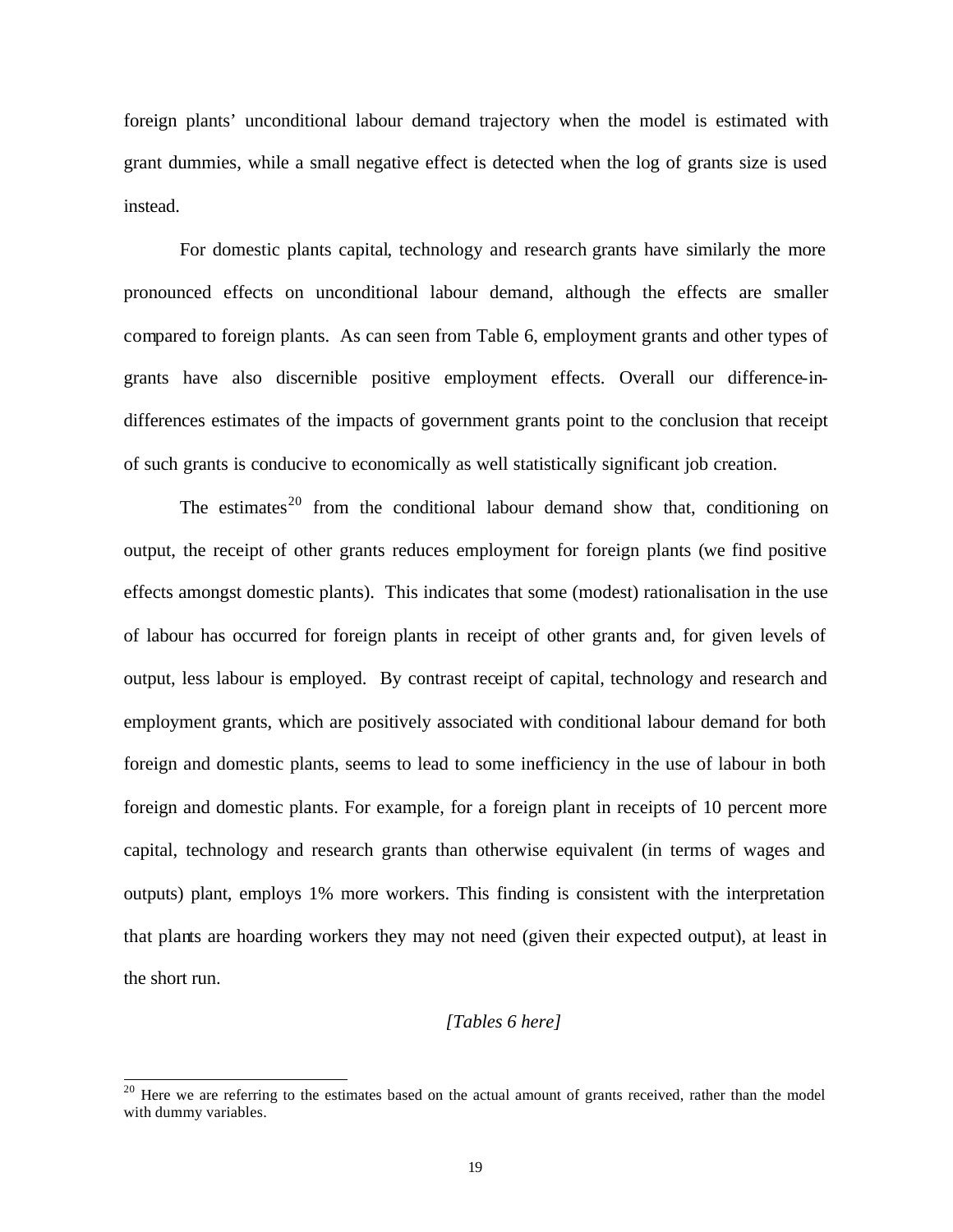#### **7 Conclusions**

While many governments provide financial assistance to their firms, the evidence on the effectiveness of this `strategy' is not only fairly sparse but also mixed. In this paper we set out to investigate whether the grant provision system in the Irish manufacturing sector has succeeded in enhancing plant performance. Our results indicate that in general grant payments have helped plants to survive longer in Ireland. This result is particularly clear-cut for domestic plants, for which grants of all types have provided an important impetus. In contrast, not all grant types have successfully aided multinational plant survival. We also find that most grant provision has been a positive determinant of employment creation in domestic and foreign plants.

In terms of policy relevance these empirical findings imply that grant provision can be an effective means to enhance firm performance. For one, it can serve as an instrument of employment creation. While it can also be an important impetus in plant survival, particularly for domestic plants, policy makers may want to take note that it may not always ensure that multinationals remain in the host country.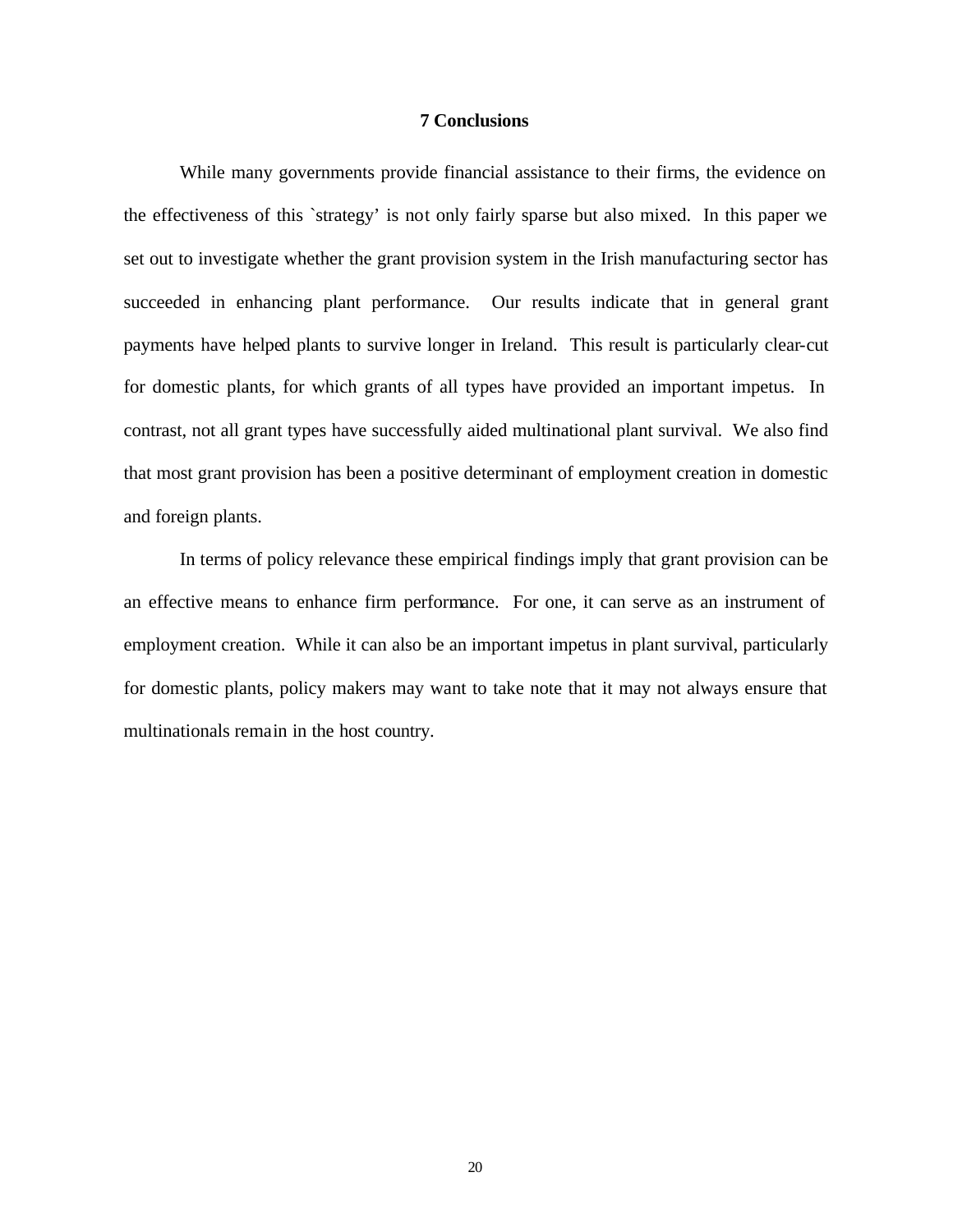#### **References**

Agarwal, R. and Audretsch, D.B. (2001) "Does entry size matter? The impact of the life cycle and technology on firm survival", *Journal of Industrial Economics*, Vol. 49, pp. 21-43.

Almus, M. and S. Prantl (2002) "Die Auswirkungen öffentlicher Gründungsförderung auf das Überleben und Wachstum junger Unternehmen", *Jahrbücher für Nationalökonomie und Statistik*, vol. 222, pp. 161-85.

Audretsch, D.B. (1991) "New-Firm Survival and the Technological Regime", *Review of Economics and Statistics*, Vol. 60, pp. 441-450.

Audretsch, D.B., and Mahmood, T. (1995) "New-Firm Survival: New Results using a Hazard Function", *Review of Economics and Statistics*, Vol. 77, pp. 97-103.

Barry, F. and Bradley, J. (1997) "FDI and Trade: The Irish Host-Country Experience", *Economic Journal*, Vol. 107, pp. 1798-1811.

Beason, R. and D.E. Weinstein (1996) "Growth, economies of scale, and targeting in Japan (1955-1990), *Review of Economics and Statistics*, Vol. 78, pp. 286-295.

Bergström, F. (2000) "Capital subsidies and the performance of firms", *Small Business Economics*, Vol. 14, pp. 183-193.

Blundell, R. and Costa Dias, M (2000) 'Evaluation methods for non-experimental data', *Fiscal Studies,* Vol. 21, pp. 427-468.

Bresson G, Kramarz F and Sevestre P (1996) Dynamic Labour Demand Models. Chapter 9 in: Matyas, L. and P. Sevestre (Eds.) *The Econometrics of Panel Data: Handbook of Theory and Applications*. Kluwer Academic Publishers: Dordrecht.

Brown C. and Medoff J.L. (1988) The impact of plant acquisition on labor. In A.J. Auerbach (ed.) *Corporate Take-overs: Causes and Consequences*. University of Chicago Press: London and Chicago, 9-25.

Cassidy, Mark (2002), "The Irish Economy: Recent Experience and Prospects", in R. Aronson, V. Munley and R. Thornton (eds.), *The Irish Economy in Transition: Successes, Problems and Prospects*, Amsterdam: Elsevier Science, pp 5-30.

Dehejia, Rajeev H. and Sadek Wahba (2002), "Propensity score matching methods for nonexperimental causal studies", *Review of Economics and Statistics*, Vol. 84, pp. 151-161.

Disney, R., Haskel, J. and Heden, Y. (2003) "Entry, exit and establishment survival in UK manufacturing", *Journal of Industrial Economics*, Vol. 51, pp. 91-112.

Geroski, P.A. (1995) "What do we know about entry?", *International Journal of Industrial Organization*, Vol. 13, pp. 421-440.

Görg, H. and Strobl, E. (2002) "Multinational companies and indigenous development: An empirical analysis", *European Economic Review*, Vol. 46, pp. 1305-1322.

Görg, H. and Strobl, E. (2003) "Footloose Multinationals?", *The Manchester School*, Vol. 71, pp. 1-19.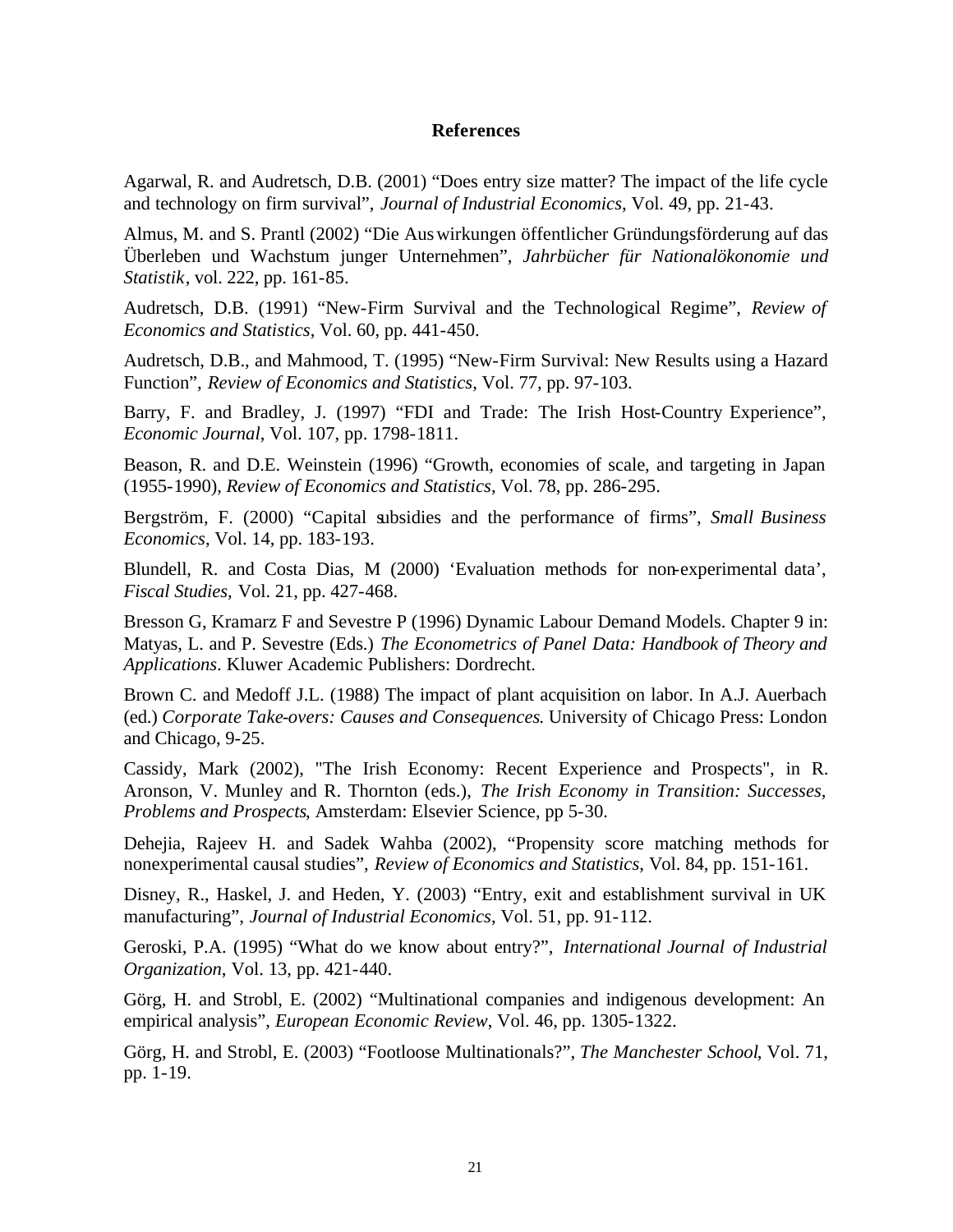Harris, R. and C. Robinson (2001) "The impact of regional selective assistance on UK manufacturing total factor productivity, 1990-98", paper presented at CEPR/ESRC Workshop, London, October 2001.

Heckman, J., Ichimura, H., Smith, J. and Todd, P. (1997) 'Matching as an Econometric Evaluation Estimator: Evidence from Evaluating a Job Training Programme', *Review of Economic Studies*, vol. 64, pp.605-654.

Hubbard, R.G. (1998) "Capital market imperfections and investment", *Journal of Economic Literature*, Vol. 36, pp. 193-225.

Jarmin, R.S. (1999) "Government technical assistance programs and plant survival: The role of plant ownership type", Center for Economic Studies Discussion Paper 99-2, US Bureau of the Census, Washington DC.

Jarmin, R.S. and Jensen, J.B. (1997), "Evaluating government technology programs: The case of manufacturing extension", in *Policy Evaluation in Innovation and Technology: Towards Best Practices*, OECD, Paris.

KPMG (2003), *Investment in Ireland*, KPMG Publications Limited, Dublin (available at http://www.kpmg.ie/inv\_irl/Pubs/Investment.pdf)

Kennedy, K., Giblin, T. and McHugh, D. (1988), *The Economic Development of Ireland in the Twentieth Century*, London: Routledge.

McGuckin R.H., Nguyen S.V. and Reznek A.P., (1995) 'The impact of ownership change on employment, wages and labor productivity in US manufacturing 1977-1987', Center for Economic Studies Discussion Paper 95-8, US Bureau of the Census, Washington DC.

Meyer, B. (1994): "Natural and quasi-experiments in economics", NBER Technical Working Paper No. 170.

Meyler, A. and Strobl, E. (2000), "Regional industrial policy and job generation in Ireland", *Economic and Social Review*, Vol. 31, pp. 111-128.

Nickell S. (1986) Dynamic models of labour demand. In: O.Ashenfelter and R.Layard (Eds.) *Handbook of labour economics, Vol. 1*, Amsterdam, North Holland.

Rosenbaum, P. and Rubin, D.B (1983) 'The central role of the propensity score in observational studies for causal effects', *Biometrika*, vol. 70, pp.41-55.

Sianesi, Barbara (2001) 'Implementing propensity score matching estimators with Stata', program available at http://fmwww.bc.edu/RePEc/usug2001/psmatch.pdf

Wallsten, S.J. (2000) "The effects of government-industry R&D programs on private R&D: The case of the Small Business Innovation Research Program", *RAND Journal of Economics*, vol. 31, pp. 82-100.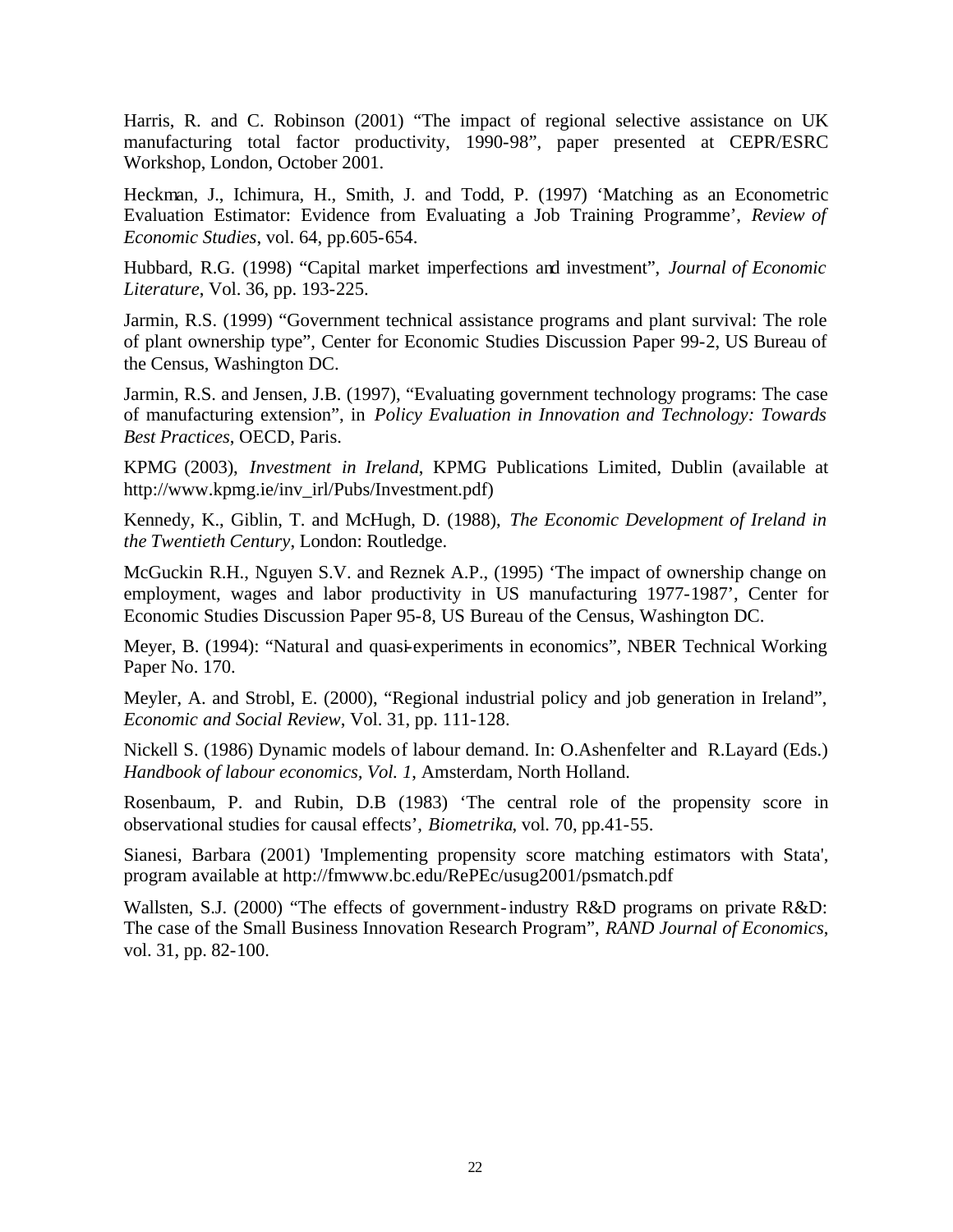#### **Figure 1: Total Grant Provision**



**Figure 2: Number of Plants – Grant versus non-Grant Recipient**

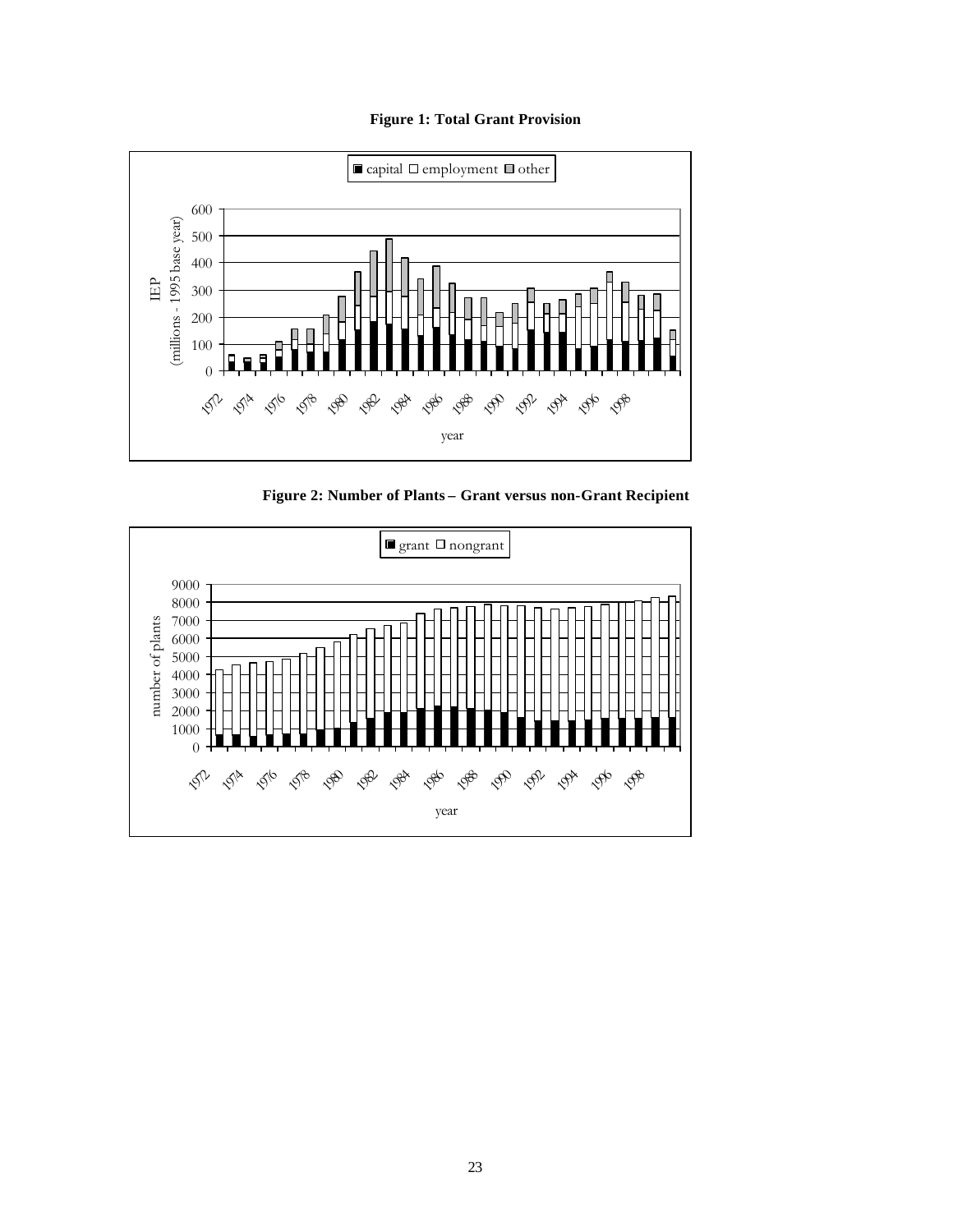

**Figure 3: Average Grant Amount per Recipient**

**Figure 4: Average Grant Amount by Employment Size of Recipient**

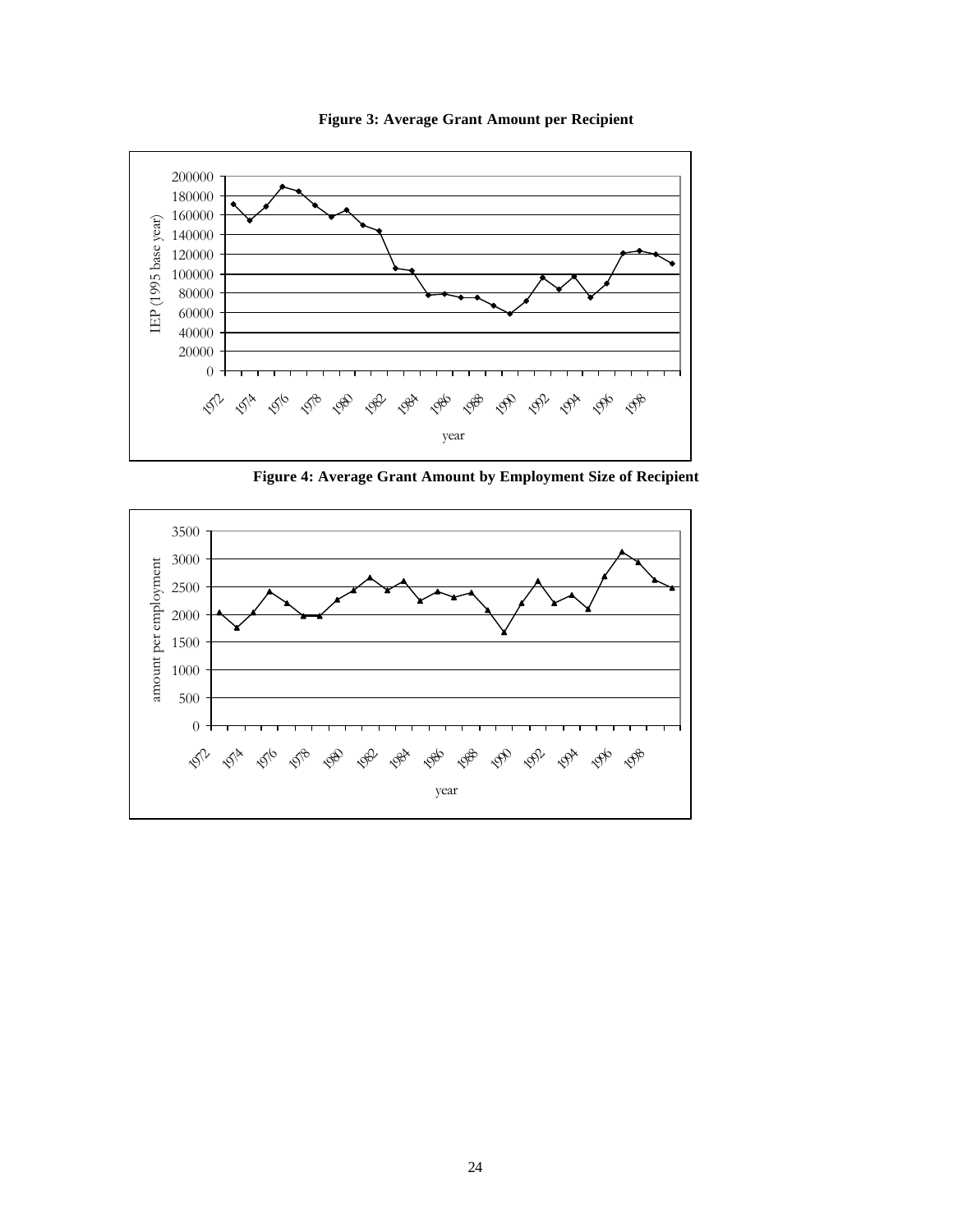

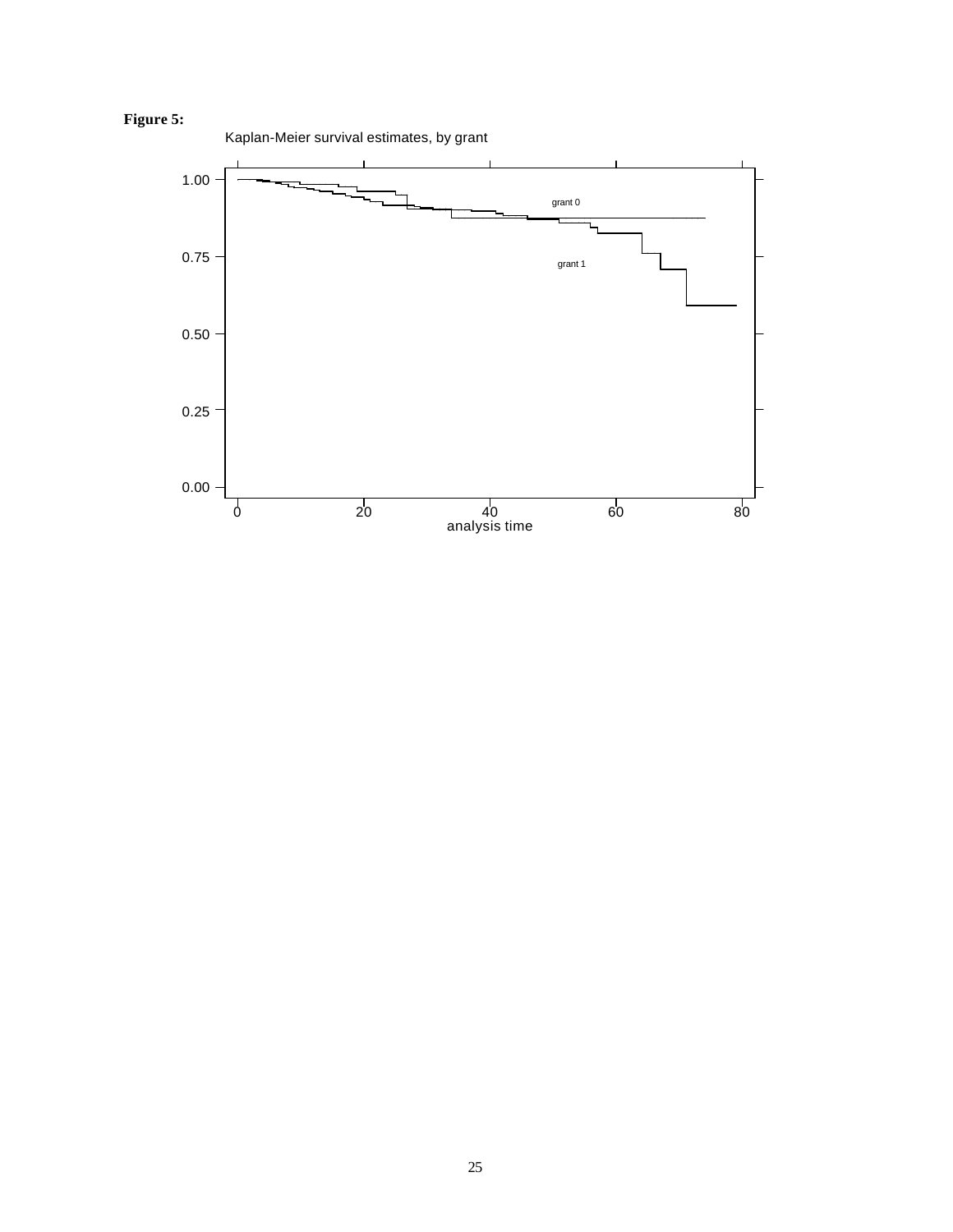| Year | grants | control |
|------|--------|---------|
| 1983 | 388    | 108     |
| 1984 | 421    | 117     |
| 1985 | 483    | 119     |
| 1986 | 510    | 101     |
| 1987 | 540    | 105     |
| 1988 | 571    | 117     |
| 1989 | 615    | 130     |
| 1990 | 649    | 140     |
| 1991 | 811    | 241     |
| 1992 | 835    | 243     |
| 1993 | 838    | 227     |
| 1994 | 785    | 212     |
| 1995 | 856    | 228     |
| 1996 | 825    | 221     |
| 1997 | 767    | 195     |
| 1998 | 756    | 189     |

**Table 4.1: Number of matches by year**

**Table 4.2: Summary Statistics (Mean)**

|                        | Grant          | <b>Employ.</b> | <b>Wage Rate</b> | Lab. Prod. | Foreign | DA     | Age    |
|------------------------|----------------|----------------|------------------|------------|---------|--------|--------|
| <b>Unmatched Group</b> | No             | 86.47          | 14.47            | 51.64      | 0.30    | 0.29   | 20.02  |
|                        |                | (181.6)        | (9.6)            | (342.5)    | (0.46)  | (0.45) | (15.0) |
| <b>Unmatched Group</b> | Yes.           | 99.66          | 11.78            | 32.88      | 0.39    | 0.31   | 12.18  |
|                        |                | (182.4)        | (7.0)            | (342.5)    | (0.49)  | (0.46) | (12.5) |
| <b>Matched Group</b>   | N <sub>0</sub> | 138.68         | 16.65            | 40.05      | 0.46    | 0.30   | 22.62  |
|                        |                | (162.5)        | (29.3)           | (123.4)    | (0.50)  | (0.46) | (14.0) |
| <b>Matched Group</b>   | <b>Yes</b>     | 155.76         | 13.83            | 32.05      | 0.45    | 0.30   | 17.06  |
|                        |                | (207.1)        | (18.8)           | (76.1)     | (0.50)  | (0.46) | (12.8) |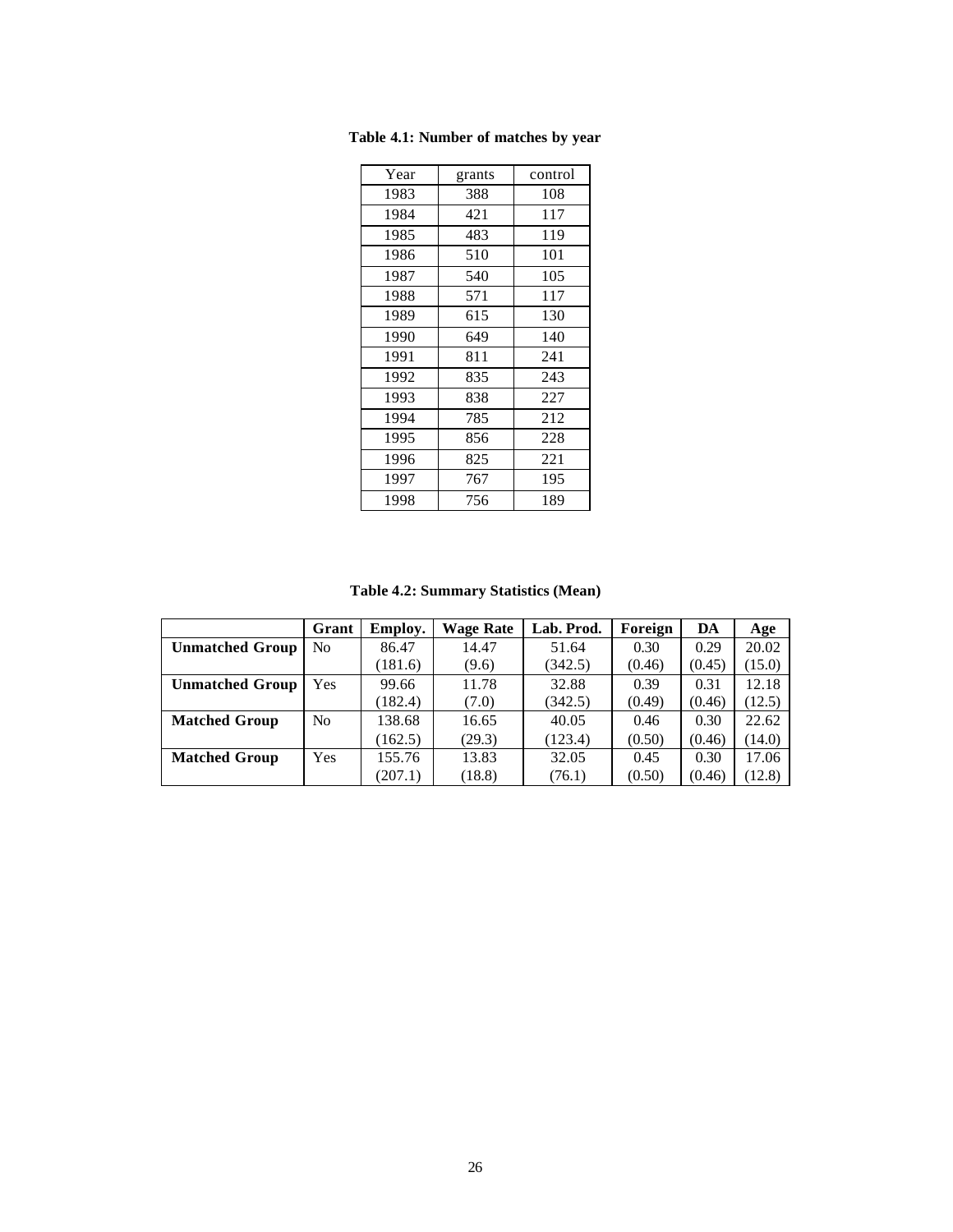**Table 5: Cox proportional hazard model (hazard rates reported)**

|                        | (1)          | (2)         | (3)         | (4)         | (5)         | (6)          |
|------------------------|--------------|-------------|-------------|-------------|-------------|--------------|
|                        | Specificati  | Specificati | Specificati | Specificati | Specificati | Specificati  |
|                        | on with      | on with     | on with     | on with     | on with log | on with log  |
|                        | grant        | grant       | grant       | grant       | of grant    | of grant     |
|                        | dummy        | dummy       | dummies     | dummy       | amount      | amount       |
| Foreign dummy          | 0.915        | 1.158       | 0.941       | 1.293       | 1.140       | 1.395        |
|                        | (0.24)       | (0.33)      | (0.17)      | (0.61)      | (0.36)      | (0.80)       |
| Ln employment          | 0.767        | 0.728       | 0.774       | 0.775       | 0.761       | 0.773        |
| size                   |              |             |             |             |             |              |
|                        | $(1.91)$ *   | $(2.24)$ ** | $(1.87)$ *  | $(1.78)$ *  | $(2.01)$ ** | $(1.72)*$    |
| Relative labour        | 1.005        | 1.004       | 0.993       | 1.001       | 0.995       | 0.998        |
| productivity           |              |             |             |             |             |              |
|                        | (0.15)       | (0.15)      | (0.29)      | (0.03)      | (0.24)      | (0.07)       |
| Industry growth        | 0.412        | 0.379       | 0.342       | 0.351       | 0.344       | 0.334        |
|                        | (1.56)       | (1.63)      | $(1.87)$ *  | $(1.73)*$   | $(1.83)*$   | $(1.78)$ *   |
|                        |              |             |             |             |             |              |
| <b>Foreign plants</b>  |              |             |             |             |             |              |
| Grant dummy t          | 0.635        |             |             |             |             |              |
|                        | (1.19)       |             |             |             |             |              |
| Grant dummy t to       |              | 0.939       |             |             |             |              |
| $t-2$                  |              |             |             |             |             |              |
|                        |              | (0.18)      |             |             |             |              |
| Employment             |              |             | 1.617       |             | 1.072       |              |
| grant t                |              |             |             |             |             |              |
|                        |              |             | (1.20)      |             | $(1.68)$ *  |              |
| Capital grant t        |              |             | 0.474       |             | 0.933       |              |
|                        |              |             | $(1.99)$ ** |             | $(2.16)$ ** |              |
| Other grant t          |              |             | 0.565       |             | 0.914       |              |
|                        |              |             | (1.07)      |             | (1.23)      |              |
| Employment             |              |             |             | 1.287       |             | 1.047        |
| grant t to t-2         |              |             |             |             |             |              |
|                        |              |             |             | (0.70)      |             | (0.93)       |
| Capital grant t to     |              |             |             | 0.513       |             | 0.903        |
| $t-2$                  |              |             |             |             |             |              |
|                        |              |             |             |             |             |              |
|                        |              |             |             | $(2.08)$ ** |             | $(2.65)$ *** |
| Other grant t to t-    |              |             |             | 0.978       |             | 0.997        |
| $\overline{2}$         |              |             |             |             |             |              |
|                        |              |             |             | (0.06)      |             | (0.06)       |
| <b>Domestic plants</b> |              |             |             |             |             |              |
| Grant dummy t          | 0.256        |             |             |             |             |              |
|                        | $(3.47)$ *** |             |             |             |             |              |
| Grant dummy t to       |              | 0.656       |             |             |             |              |
| $t-2$                  |              |             |             |             |             |              |
|                        |              | (1.23)      |             |             |             |              |
| Employment             |              |             | 0.264       |             | 0.841       |              |
| grant t                |              |             |             |             |             |              |
|                        |              |             | $(2.45)$ ** |             | $(2.31)$ ** |              |
| Capital grant t        |              |             | 0.418       |             | 0.934       |              |
|                        |              |             | $(1.70)*$   |             | (1.27)      |              |
| Other grant t          |              |             | 0.674       |             | 1.002       |              |
|                        |              |             | (0.74)      |             | (0.02)      |              |
|                        |              |             |             | 0.752       |             |              |
| Employment             |              |             |             |             |             | 0.953        |
| grant $t$ to $t-2$     |              |             |             |             |             |              |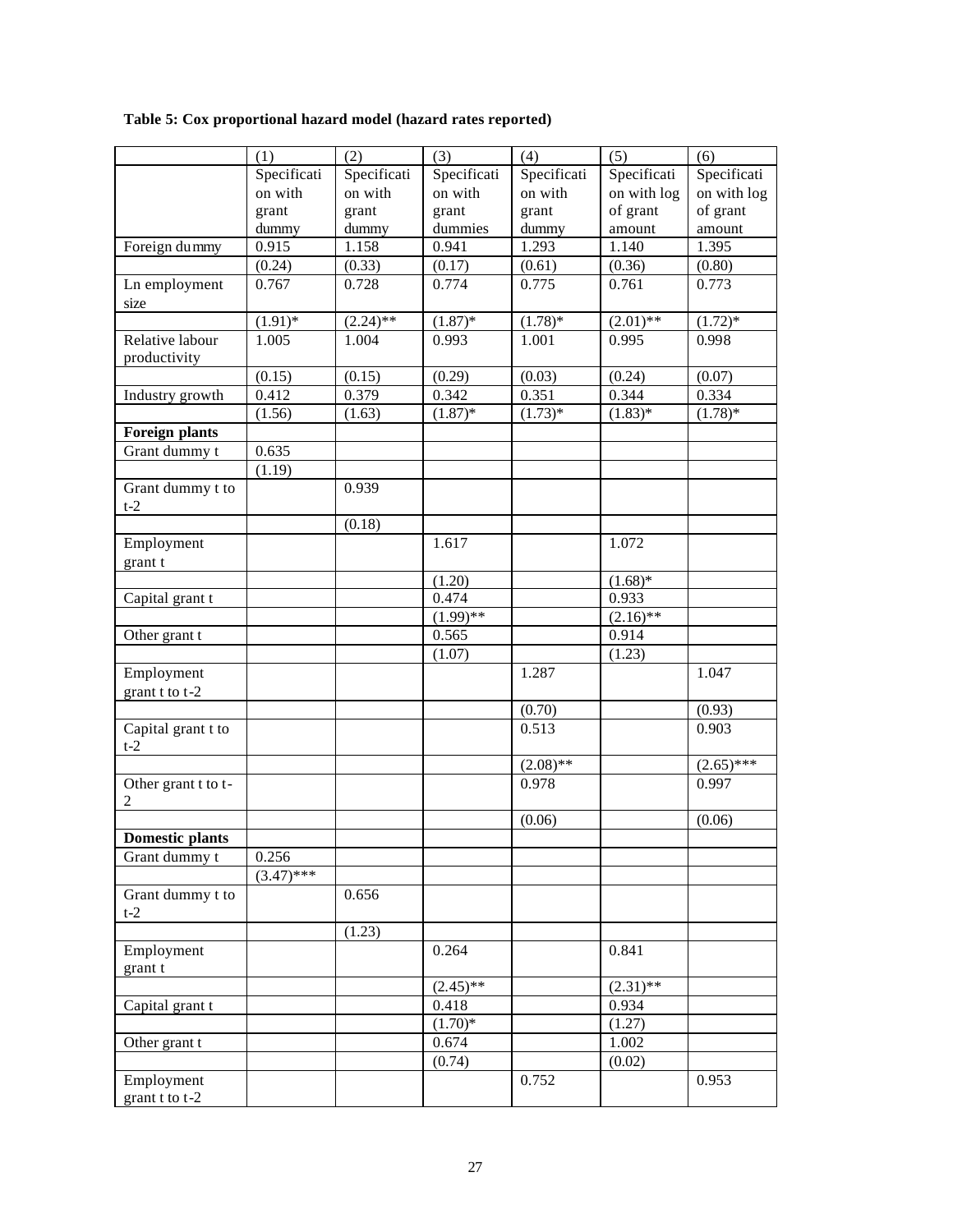|                             |       |       |       | (0.76)      |       | (0.77)      |
|-----------------------------|-------|-------|-------|-------------|-------|-------------|
| Capital grant t to<br>$t-2$ |       |       |       | 0.371       |       | 0.876       |
|                             |       |       |       | $(2.37)$ ** |       | $(2.07)$ ** |
| Other grant t to t-         |       |       |       | 1.797       |       | 1.109       |
|                             |       |       |       | (1.45)      |       | (1.60)      |
| <b>Observations</b>         | 11748 | 11748 | 11748 | 11748       | 11729 | 11713       |

Robust z statistics in parentheses

\* significant at 10%; \*\* significant at 5%; \*\*\* significant at 1% Estimations are stratified by sector and include time dummies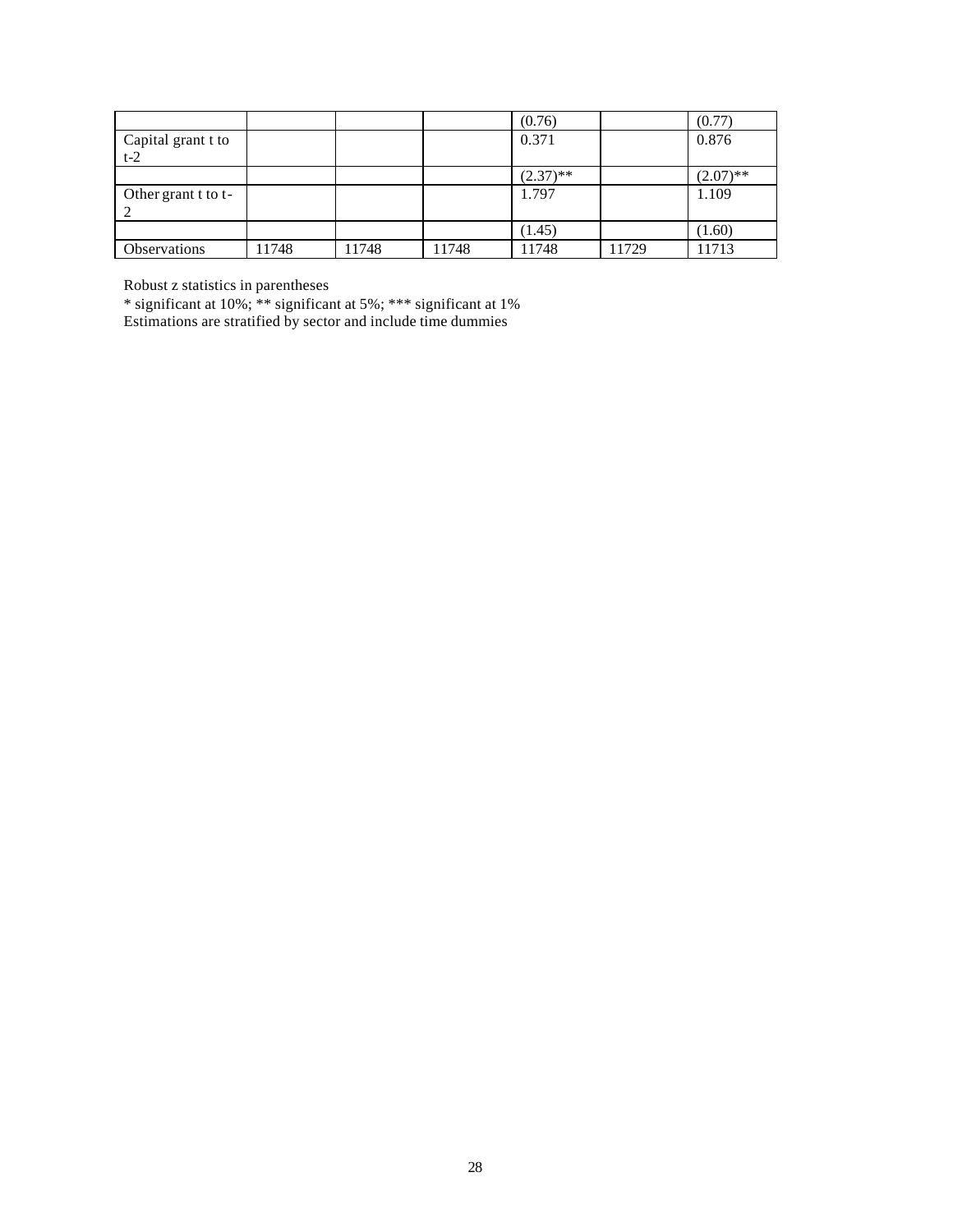#### **Table 6: GRANT receipts and employment dynamics: Is there a foreign/domestic differential effect? (fix\_all2)**

|                                | Unconditional labour demand |                    | Conditional labour demand |                    |
|--------------------------------|-----------------------------|--------------------|---------------------------|--------------------|
|                                | Specification               | Specification      | Specification with        | Specification with |
|                                | with grants                 | with log of grants | grants dummies            | log of grants size |
|                                | dummies                     | size               |                           |                    |
| Wages                          | $-0.162$                    | $-0.161$           | $-0.515$                  | $-0.512$           |
|                                | $(16.21)$ ***               | $(16.21)$ ***      | $(71.04)$ ***             | $(70.79)$ ***      |
| Output                         |                             |                    | 0.580                     | 0.577              |
|                                |                             |                    | $(121.47)$ ***            | $(120.64)$ ***     |
| <b>Foreign plants</b>          |                             |                    |                           |                    |
| Employment grant t to<br>$t-2$ | 0.038                       | 0.007              | 0.012                     | 0.003              |
|                                | $(3.27)$ ***                | $(4.35)$ ***       | (1.55)                    | $(3.02)$ ***       |
| Capital grant t to t-2         | 0.157                       | 0.023              | 0.065                     | 0.010              |
|                                | $(14.24)$ ***               | $(16.18)$ ***      | $(8.77)$ ***              | $(10.10)*$ ***     |
| Other grant t to t-2           | $-0.008$                    | $-0.004$           | $-0.009$                  | $-0.003$           |
|                                | (0.62)                      | $(2.61)$ ***       | (1.06)                    | $(2.76)$ ***       |
| <b>Domestic plants</b>         |                             |                    |                           |                    |
| Employment grant t to<br>$t-2$ | 0.048                       | 0.009              | 0.025                     | 0.005              |
|                                | $(4.40)$ ***                | $(5.19)$ ***       | $(3.37)$ ***              | $(4.06)$ ***       |
| Capital grant t to t-2         | 0.117                       | 0.020              | 0.050                     | 0.009              |
|                                | $(11.21)$ ***               | $(12.55)$ ***      | $(7.26)$ ***              | $(8.29)$ ***       |
| Other grant t to t-2           | 0.043                       | 0.008              | 0.021                     | 0.004              |
|                                | $(3.92)$ ***                | $(4.55)$ ***       | $(2.85)$ ***              | $(3.53)$ ***       |
| p-value from test for          | $\Omega$                    | $\Omega$           | $\Omega$                  | $\Omega$           |
| the endogeneity of             |                             |                    |                           |                    |
| wages and output               |                             |                    |                           |                    |
| Observations                   | 13219                       | 13185              | 13219                     | 13185              |
| Number of plants               | 1567                        | 1567               | 1567                      | 1567               |

Note:

(i) Time dummies are included in all specifications

(ii) Absolute value of t-statistics in parentheses

(iii) Significant at 10%; \*\* significant at 5%; \*\*\* significant at 1%

(iv) The tests for the endogeneity of wages and output was conducted via Hausman tests by comparing the fixed effects estimates with the random effects one. In all case output and wages were found to be endogenous, vindicating the use of the fixed effects specification.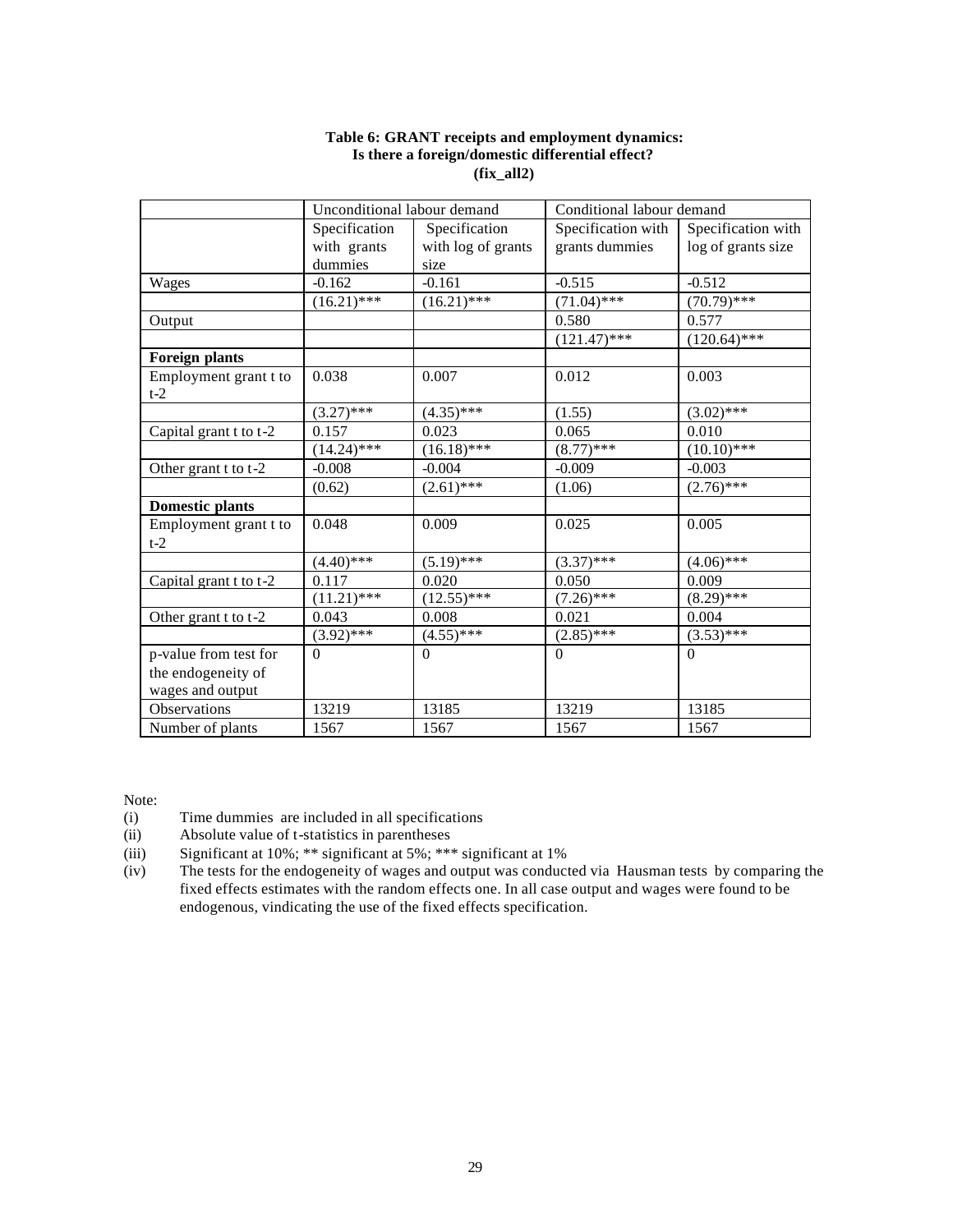| Independent variable | Coefficient      |
|----------------------|------------------|
|                      | (standard error) |
| Grant_dummyl1        | 1.248            |
|                      | $(0.026)$ ***    |
| fempl1               | $0.4e-03$        |
|                      | $(0.1e-03)$ ***  |
| labprol1             | $-0.2e-03$       |
|                      | $(0.1e-03)$      |
| wageratel1           | $-0.002$         |
|                      | $(0.001)$ ***    |
| age                  | $-0.012$         |
|                      | $(0.001)$ ***    |
| foreign              | $-0.164$         |
|                      | $(0.032)$ ***    |
| Non-designated area  | $-0.033$         |
|                      | (0.029)          |
| Constant             | $-0.402$         |
|                      | (0.816)          |
| Log-likelihood       | $-6657.53$       |
| Observations         | 12795            |

#### **Appendix 1: Pooled probit for matching**

Standard errors in parentheses Regression includes four digit sector dummies \* significant at 10%; \*\* significant at 5%; \*\*\* significant at 1%